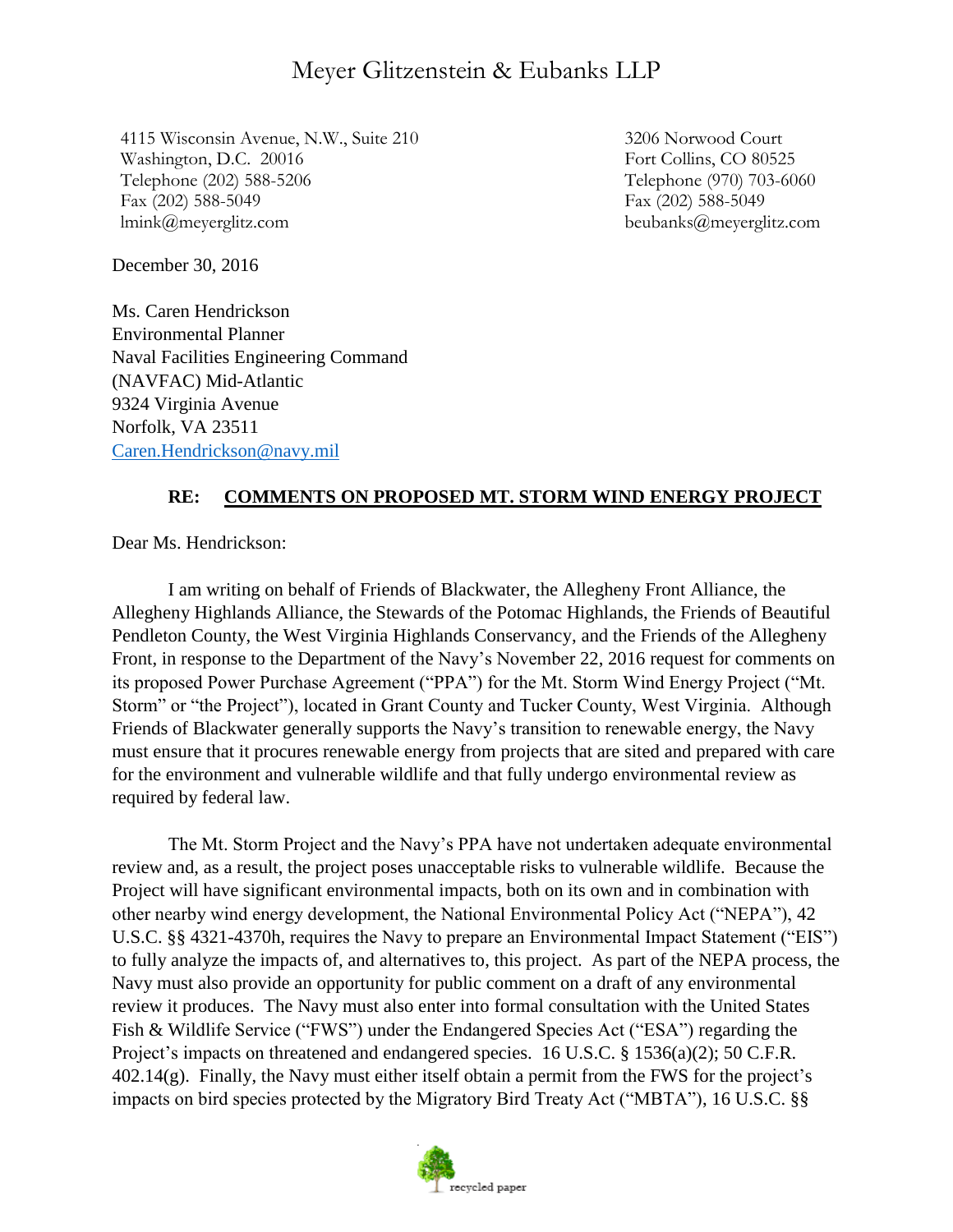703-712, and the Bald and Golden Eagle Protection Act ("BGEPA"), 16 U.S.C. §§ 668-668d, or require that the project developer obtain such permits.

# **I. STATUTORY AND REGULATORY FRAMEWORK**

### **A. The National Environmental Policy Act**

NEPA is the "basic national charter for protection of the environment." 40 C.F.R. § 1500.1. NEPA's "national policy" is to "encourage productive and enjoyable harmony between man and his environment; to promote efforts which will prevent or eliminate damage to the environment . . . [and] enrich the understanding of the ecological systems and natural resources important to the nation . . . ." 42 U.S.C. § 4321. To guard against environmental damage, Congress required all federal agencies to prepare a "detailed statement" for each "major federal action significantly affecting the quality of the human environment" that includes "the environmental impact of the proposed action" as well as a thorough consideration of alternatives to the proposed action. *Id.* § 4332(c).

In light of NEPA's mandates, the Supreme Court has reasoned that NEPA is "intended to reduce or eliminate environmental damage and to promote 'the understanding of the ecological systems and natural resources important to' the United States." *Dep't of Transp. v. Pub. Citizen*, 541 U.S. 752, 756 (2004) (quoting 42 U.S.C. § 4321).

To achieve NEPA's goals, federal agencies may employ two mechanisms to evaluate the environmental impacts of federal actions—an Environmental Assessment ("EA") and an EIS. *See* 42 U.S.C. § 4332(c); 40 C.F.R. §§ 1508.9, 1508.11. These procedural mechanisms are designed to inject environmental considerations "in the agency decision making process itself," and to "'help public officials make decisions that are based on understanding of environmental consequences, and take actions that protect, restore, and enhance the environment.'" *Pub. Citizen*, 541 U.S. at 768-69 (quoting 40 C.F.R. § 1500.1(c)). Therefore, "NEPA's core focus [is] on improving agency decisionmaking," *Pub. Citizen*, 541 U.S. at 769 n.2, and specifically on ensuring that agencies take a "hard look" at potential environmental impacts and environmentally enhancing alternatives "as part of the agency's process of deciding whether to pursue a particular federal action," *Balt. Gas and Elec. Co. v. Natural Res. Def. Council*, 462 U.S. 87, 100 (1983).

Importantly, the NEPA process "shall serve as the means of assessing the environmental impact of proposed agency actions, *rather than justifying decisions already made*." 40 C.F.R. § 1502.2(g) (emphasis added); *see also id.* § 1502.5 (requiring that NEPA review "shall be prepared early enough *so that it can serve practically as an important contribution to the decision making process* and *will not be used to rationalize or justify decisions already made*") (emphasis added).

An agency must prepare an EIS for every "major Federal action significantly affecting the quality of the human environment." 42 U.S.C. § 4332(c). Under NEPA's implementing regulations, "significance" requires consideration of both context and intensity. 40 C.F.R § 1508.27. "Context" considerations include the affected region, interests, and locality, varying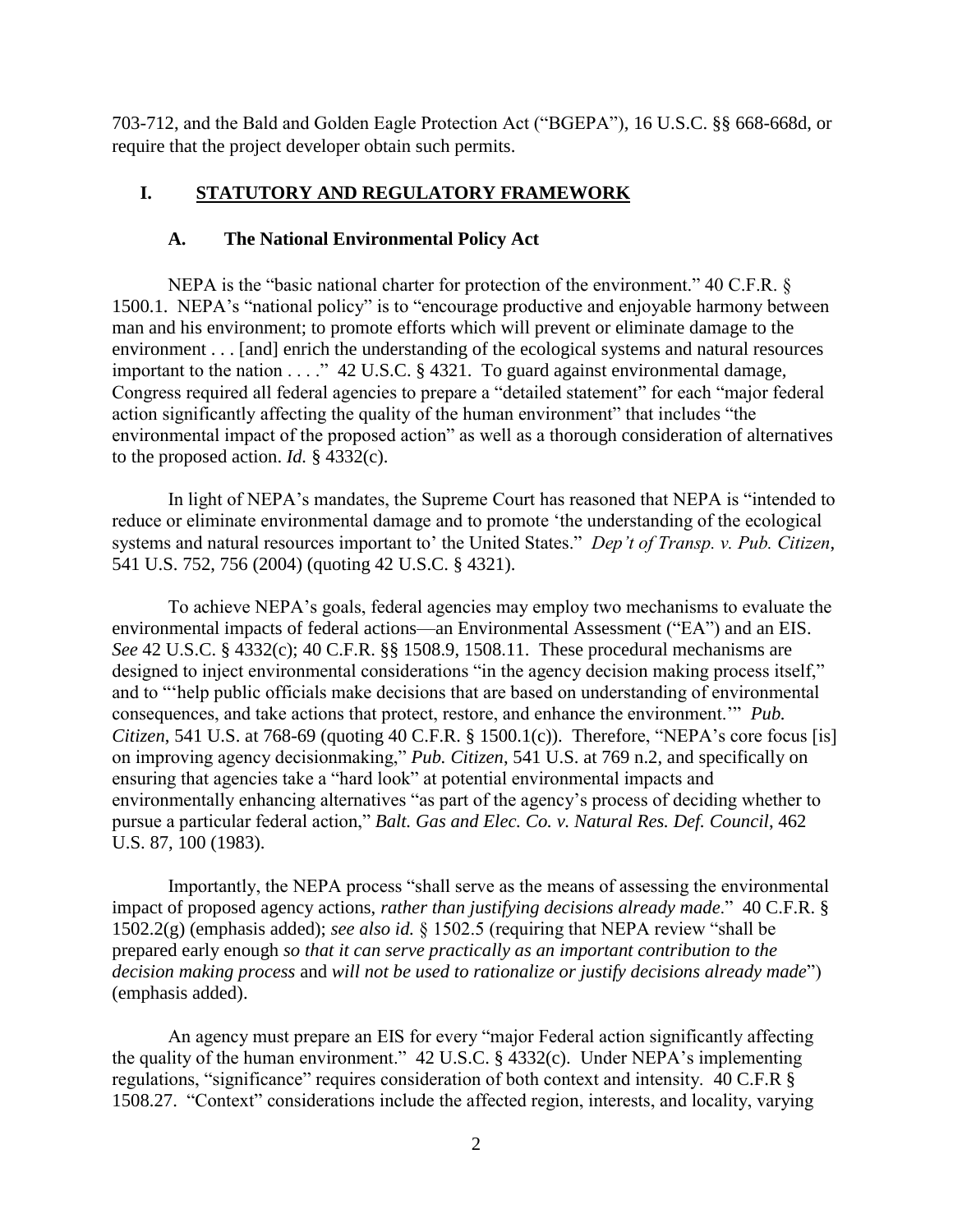with the setting of the action, and include both short and long-term effects. *Id.* § 1508.27(a). "Intensity" refers to the severity of impact, including: impacts that may be both beneficial and adverse; unique characteristics of the geographic area, such as proximity to wetlands, wild and scenic rivers, or ecologically critical areas; the degree to which the effects on the quality of the human environment are likely to be highly controversial; the degree to which the action may establish a precedent for future actions with significant effects or represents a decision in principle about a future consideration; whether the action is related to other actions with individually insignificant but cumulatively significant impacts; the degree to which the action may adversely affect an endangered or threatened species or its habitat that has been determined to be critical under the Endangered Species Act; and whether the action threatens a violation of federal law imposed for the protection of the environment. *See* 40 C.F.R. § 1508.27(b). Where an action is not expected to result in a significant environmental impact, the agency must still prepare an EA and make a finding of no significant impact ("FONSI"). *Id.* §§ 1508.9, 1501.3.

Under NEPA, to determine the proper scope of an EIS an agency "shall consider 3 types of actions," including cumulative actions, and similar actions. *Id.* § 1508.25. Cumulative actions are those that "with other proposed actions have cumulatively significant impacts." *Id.*  1508.25(a)(2). And similar actions "when viewed with other reasonably foreseeable or proposed agency actions have similarities that provide a basis for evaluating their environmental consequences together." *Id.* § 1508.25(a)(3). An agency should analyze similar actions together "when the best way to assess adequately the combined impacts of similar actions or reasonable alternatives to such actions is to treat them in a single impact statement." *Id.* 

To comply with NEPA, a federal agency must also consider all direct and indirect impacts associated with a federal action. 40 C.F.R. § 1508.8. Direct effects "are caused by the action and occur at the same time and place." *Id.* § 1508.8(a). Indirect effects "are caused by the action and are later in time, but are still reasonably foreseeable." *Id.* § 1508.8(b).

A federal agency must also consider all of a federal action's cumulative impacts. A cumulative impact is "the impact on the environment which results from the incremental impact of the action when added to other past, present, and reasonably foreseeable future actions regardless of what agency (Federal or non-Federal) or person undertakes such other actions." 40 C.F.R. § 1508.7. "Cumulative impacts can result from individually minor but collectively significant actions taking place over a period of time." *Id.* 

#### **B. The Endangered Species Act**

The ESA "represent[s] the most comprehensive legislation for the preservation of endangered species ever enacted by any nation." *Tenn. Valley Auth. v. Hill*, 437 U.S. 153, 180 (1978). Section 9 of the ESA prohibits any "person" from "taking" any member of an endangered or threatened species. 16 U.S.C. § 1538(a). Where federal action is involved, including federal funding or approval for a project that is likely to take or otherwise impact listed species, the action agency must engage in consultation under section 7 of the ESA. 16 U.S.C. § 1536.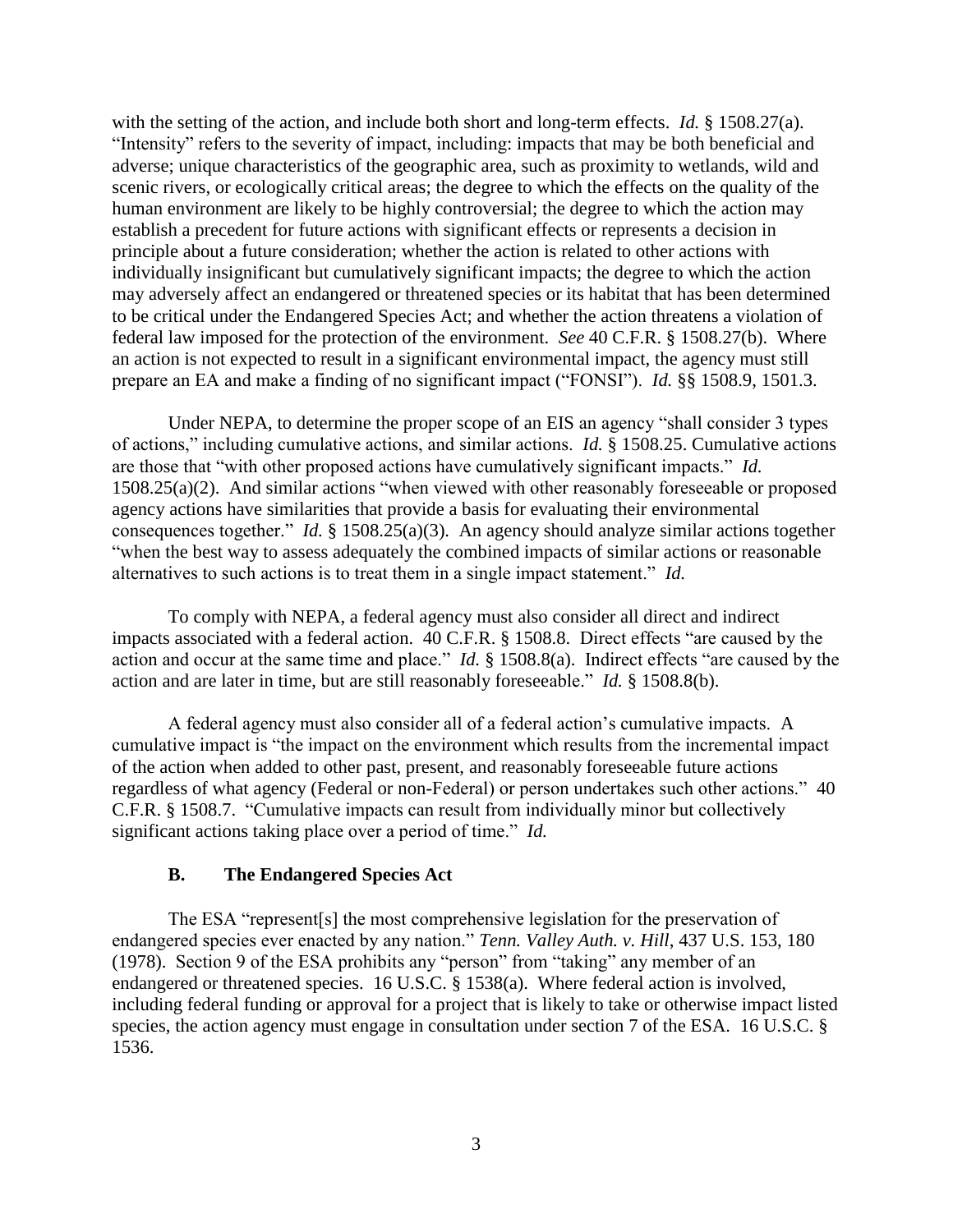If a federal agency's action may affect a threatened or endangered species or its critical habitat, the agency taking that action ("the action agency") must enter into consultation with either the U.S. Fish & Wildlife Service ("FWS" or "the Service"). *Id.* To determine the necessary level of input from the FWS, the action agency may elect to undergo "informal consultation," which is defined as "an optional process that includes all discussions, correspondence, etc., between the Service and the Federal agency . . . designed to assist the Federal agency in determining whether formal consultation or a conference is required." 50 C.F.R. § 402.13. If the action agency determines that a project is not likely to adversely affect a protected species "*with the written concurrence of the Service*," then informal consultation concludes. *Id*. (emphasis added). However, if an action is likely to adversely affect a protected species, then the action agency must enter into the more rigorous process of formal section 7 consultation. *Id.* § 402.14(a). Formal consultation requires extensive participation by FWS or NMFS and culminates in a biological opinion as to whether the project will likely jeopardize the continued existence of a protected species or destroy or adversely modify its critical habitat. *Id.* § 402.14.

Section 7 consultation involves analysis analogous to the consideration of cumulative impacts under NEPA. Section 7 consultation requires consideration of "the direct and indirect effects of an action on the species . . . that will be added to the environmental baseline." 50 C.F.R.  $\S$  402.14(g)(3). The "environmental baseline," in turn, includes "the past and present impacts of all Federal, State, or private actions and other human activities in the action area [and] the anticipated impacts of all proposed Federal projects in the action area that have already undergone formal or early section 7 consultation." *Id.* The "action area" is "all areas to be affected directly or indirectly by the federal action and not merely the immediate area involved in the action." *Id.* Thus, the ESA requires consideration of how a project will contribute to cumulative impacts on protected species.

#### **C. The Migratory Bird Treaty Act**

The "International Convention for the Protection of Migratory Birds," 39 Stat. 1702 (1916), between the United States and Great Britain (on behalf of Canada) addressed a "national interest of very nearly the first magnitude." *Missouri v. Holland*, 252 U.S. 416, 435 (1920). The treaty "recited that many species of birds in their annual migrations traversed certain parts of the United States," but "were in danger of extermination through lack of adequate protection." *Id*. at 431.

The United States subsequently entered into conventions for the protection of migratory birds with Mexico, Japan, and the former Soviet Union. These "migratory bird conventions impose substantive obligations on the United States for the conservation of migratory birds and their habitats, and through the [MBTA], the United States has implemented these migratory bird conventions with respect to the United States." Exec. Order No. 13186, 66 Fed. Reg. 3853 (Jan. 10, 2001); *see also* 72 Fed. Reg. 8931, 8946 (Feb. 28, 2007) ("The Japan and Russia treaties each call for implementing legislation that broadly prohibits the take of migratory birds.").

In enacting the MBTA, Congress intended to "prohibit<sup>[]</sup> the killing, capturing or selling of the migratory birds included in the terms of the treaty except as permitted by regulations"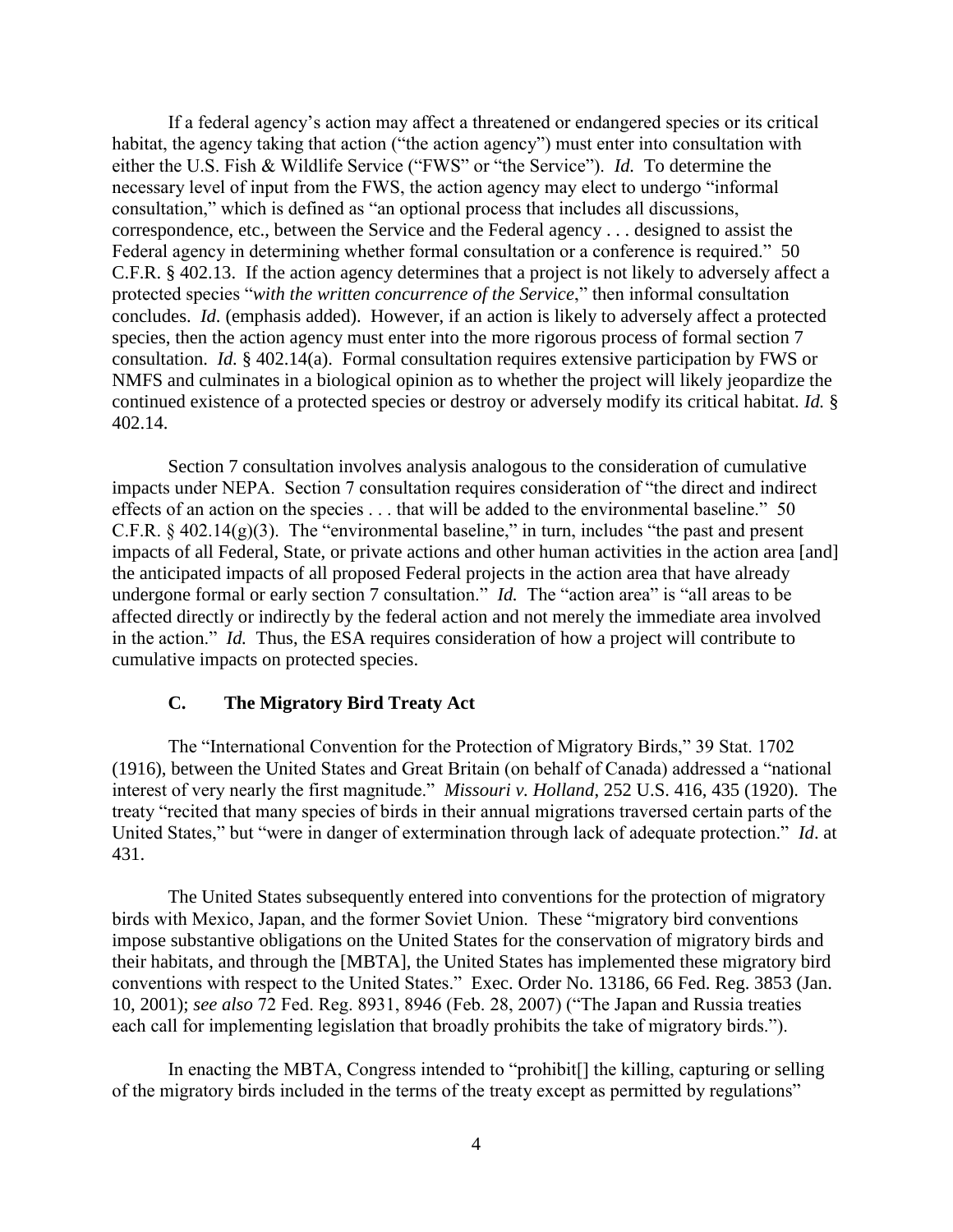issued and administered by FWS. *Missouri*, 252 U.S. at 431. Section 703 of the Act provides that:

[u]nless and except as permitted by regulations made as hereinafter provided in this subchapter, it shall be unlawful at any time, by any means or in any manner, to pursue, hunt, take, capture, kill, attempt to take, capture, or kill . . . any migratory bird . . . included in the terms of the conventions . . . .

16 U.S.C. § 703(a). Congress imposed these prohibitions on federal agencies as well as private parties whose actions "take" migratory birds: "As legislation goes, § 703 contains broad and unqualified language – 'at any time,' 'by any means,' 'in any manner,' 'any migratory bird'"; the "one exception to the prohibition is in the opening clause – '[u]nless and except as permitted by regulations made as hereafter provided in this subchapter . . . ." *Humane Soc'y of the U.S. v. Glickman*, 217 F.3d 882, 885 (D.C. Cir. 2000) (quoting 16 U.S.C. § 703)).

The MBTA provides FWS with authority to issue regulations to permit otherwise unlawful take of protected birds. In particular, Section 704 provides that:

in order to carry out the purposes of the conventions . . . the Secretary of the Interior is authorized and directed . . . to determine when, to what extent, if at all, and by what means, it is compatible with the terms of the conventions to allow . . . killing ... of any such bird ... and to adopt suitable regulations permitting and governing the same . . . .

16 U.S.C. § 704(a). Pursuant to that authority, the FWS has adopted various permitting regulations that can be invoked to authorize various forms of "take" of migratory birds, including take associated with activities conducted by federal agencies that, while not designed to kill migratory birds, directly and foreseeably do so.

One FWS regulation, for example, provides that the "Armed Forces may take migratory birds incidental to military readiness activities" provided that the military "cooperate[s] with the Service to develop and implement appropriate conservation measures to minimize or mitigate . . . significant adverse effects." 50 C.F.R. § 21.15(a)(1). Another FWS implementing regulation authorizes the issuance of permits for "special purpose activities related to migratory birds," including where there is a "compelling justification" for such permitted activities." *Id*. § 21.27. The FWS has stated that one such justification may exist "whereby take of migratory birds could result as an unintended consequence" of an otherwise lawful activity. 72 Fed. Reg. at 8947.

#### **D. The Bald and Golden Eagle Protection Act**

BGEPA strictly prohibits "take" of any bald or golden eagle "at any time or in any manner" "without being permitted" by FWS. *See* 16 U.S.C. § 668(a) (imposing criminal penalties for unlawful take done "knowingly, or with wanton disregard"), *id.* § 668(b) (imposing civil penalties for unlawful take on a strict liability basis). BGEPA defines the term "take" broadly to include "wound, kill . . . molest or disturb." *Id.* § 668c. "Take" under BGEPA includes direct incidental take, such as electrocution of eagles from power lines or collisions with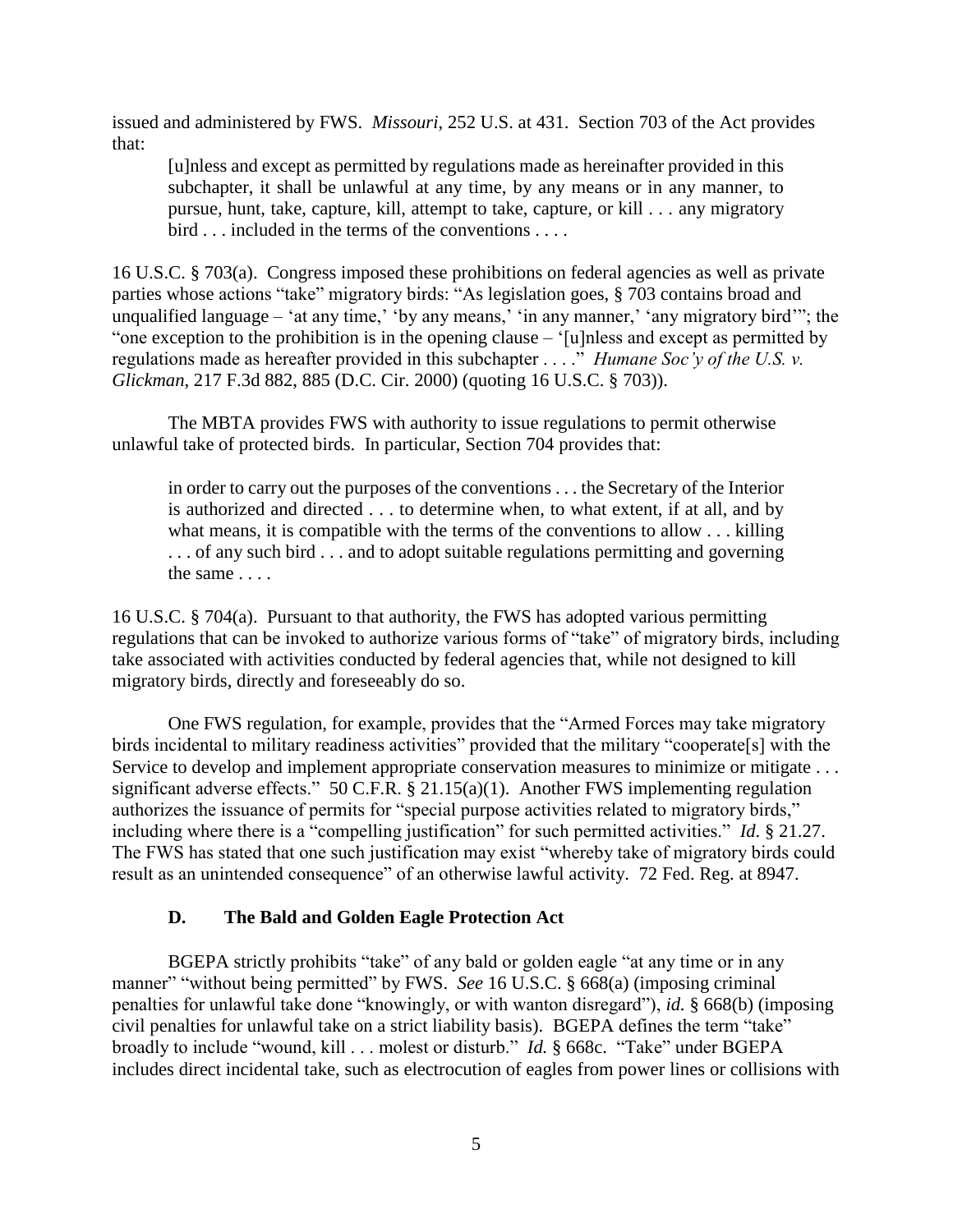wind turbines, as well as indirect incidental take, such as habitat modification or other human disturbances that adversely impact eagles.

BGEPA allows the Service to issue permits authorizing the take or disturbance of golden eagles provided that such take "is compatible with the preservation of . . . the golden eagle." 16 U.S.C. § 668a. In 2009, the Service promulgated implementing regulations for issuing incidental take permits. 50 C.F.R. § 22.26. The Service may issue an eagle take permit only after finding that: (1) the take is "compatible with the preservation" of eagles; (2) the take is necessary to protect an interest in a particular locality; (3) the take is associated with but not the purpose of the activity; (4) the applicant has applied all appropriate and practicable avoidance and minimization measures to reduce impacts; and (5) the applicant has applied all appropriate and practicable compensatory mitigation measures. *Id.* § 22.26(f). For purposes of the BGEPA regulations, "compatible with the preservation" of eagles means "consistent with the goal of stable or increasing breeding populations." FWS, Final Rule: Eagle Permits; Take Necessary to Protect Interests in Particular Localities, 74 Fed. Reg. 46,837 (Sept. 11, 2009) (codified at 50 C.F.R. pt. 22); *see also* FWS, Final Rule: Eagle Permits: Revisions to Regulations for Eagle Incidental Take and Take of Eagle Nests, 81 Fed. Reg. 91,494, 91,259 (Dec. 16, 2016).

To avoid liability under BGEPA, a project developer that wishes to build a project in known eagle habitat must coordinate with FWS before construction commences to determine whether the project is likely to kill or disturb eagles and, if so, whether such take can be avoided, or if it is unavoidable whether take can at least be substantially minimized by readily available measures. During this process, the Service must evaluate several factors, including eagles' prior exposure and tolerance to similar activity in the vicinity; the availability of alternative suitable eagle nesting or feeding areas that would not be detrimentally affected by the activity; cumulative effects of other permitted take and other additional factors affecting eagle populations; and the possibility of permanent loss of an important eagle use area. *See* 50 C.F.R. § 22.26(e). If the take or disturbance of eagles cannot be avoided entirely, a permit must be acquired prior to project construction. However, if FWS determines that "take is not likely to occur," a permit is not required. *See id.* § 22.26(g). Acquisition of a permit where there is a likelihood of eagle take ensures compliance with BGEPA by authorizing ongoing unavoidable take, as well as by promoting eagle conservation through required implementation of avoidance and mitigation measures such as compensatory mitigation. *Id.* § 22.26(c).

To carry out the statutory directive that BGEPA permits are "compatible with the preservation" of golden eagles, 16 U.S.C. § 668a, the Service has issued guidance for wind energy companies explaining that golden eagle take permit "applicants must reduce the unavoidable mortality to a no-net‐loss standard for the duration of the permitted activity." *See*  FWS, April 2013 Eagle Conservation Plan Guidance at v.<sup>1</sup> The no-net-loss standard "means that these actions either reduce another ongoing form of mortality to a level equal to or greater than the unavoidable mortality, or lead to an increase in carrying capacity that allows the eagle population to grow by an equal or greater amount." *Id.*

 $\overline{a}$ 

<sup>1</sup> *Available at* [http://www.fws.gov/windenergy/PDF/Eagle%20Conservation%20Plan%20Guidance-](http://www.fws.gov/windenergy/PDF/Eagle%20Conservation%20Plan%20Guidance-Module%201.pdf)[Module%201.pdf.](http://www.fws.gov/windenergy/PDF/Eagle%20Conservation%20Plan%20Guidance-Module%201.pdf)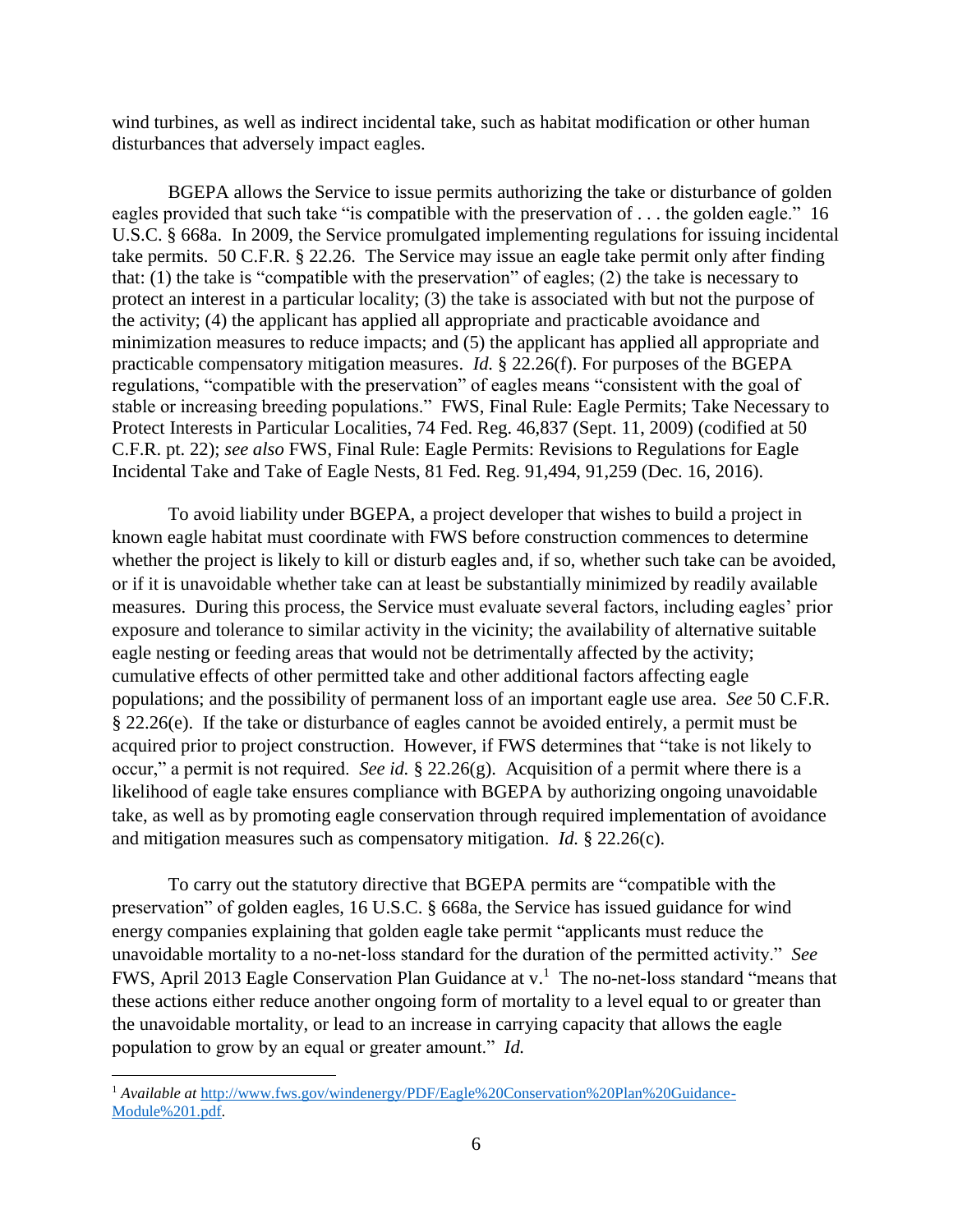Although FWS does issue permits for incidental take of golden eagles, their declining populations mean that "there is no opportunity for authorizing additional unmitigated take of this species . . . and take limits would be zero, without compensatory mitigation to offset the take." 81 Fed. Reg. 91,498. In other words, projects that will likely take golden eagles must obtain a permit to do so and must include some compensatory mitigation measures in order to be eligible for the permit.

### **II. FACTUAL BACKGROUND**

 $\overline{a}$ 

#### **A. The Environment Affected By the Mt. Storm Project**

Located in Grant County and Tucker County, West Virginia near the Maryland border, the Mt. Storm Wind Energy Project is sited in an area with valuable but vulnerable environmental attributes. For example, the project is sited in a relatively undisturbed area in West Virginia. *See* Attachment A (depicting local landscape integrity). More critically, the Project is located in or near occupied habitat of three bat species that are listed as threatened or endangered under the ESA: the Northern Long-Eared Bat (*Myotis septentrionalis*), the Indiana Bat (*Myotis sodalist*), and Virginia Big-Eared Bat (*Corynorhinus townsendii virginianus*). *See*  Letter from Michael H. Jones, U.S. Dept. of Navy, to John Scmidt, FWS, Sept. 27, 2016, at 5. The project area includes viable roosting habitat for the Northern Long-Eared Bat and the Indiana Bat, and a nearby cave has provided habitat for the Virginia Big-Eared Bat as well. *Id.*  These species have all faced significant population-level declines due to White Nose Syndrome that make these species increasingly vulnerable to any additional level of mortality, including death resulting from collisions with wind turbines.

The Mt. Storm Wind Project is also located in the habitat of, and a major migration corridor used by, numerous avian species, including federally protected migratory birds, bald eagles, and golden eagles. The threat to golden eagles is perhaps the most severe, due to the precarious status of golden eagles in the eastern United States. The population of golden eagles in the eastern United States is small and vulnerable to any cause of mortality. FWS has found that the total population of golden eagles in the eastern United States is at most only 5,000 individuals, and that "[t]he best available information indicates that ongoing levels of humancaused mortality of golden eagles likely exceed sustainable take rates, potentially significantly." 81 Fed. Reg. 27,941. Golden eagles regularly roost in the vicinity of the Mt. Storm project during the winter. See Attachment B (depicting golden eagle telemetry data in the project area). Wind turbines have a well-documented history of killing golden eagles, $<sup>2</sup>$  and a wind energy</sup> project located in the winter habitat and an important migratory corridor of a vulnerable golden eagle population presents a significant risk to this protected species. *See* Baker et al., Draft Mt.

<sup>2</sup> *See* American Bird Conservancy, *Golden Eagle*, https://abcbirds.org/bird/golden-eagle/ ("One of the biggest threats comes from the ever-growing gauntlet of wind turbines being built in areas that are critically important for Golden and Bald Eagles and other birds.").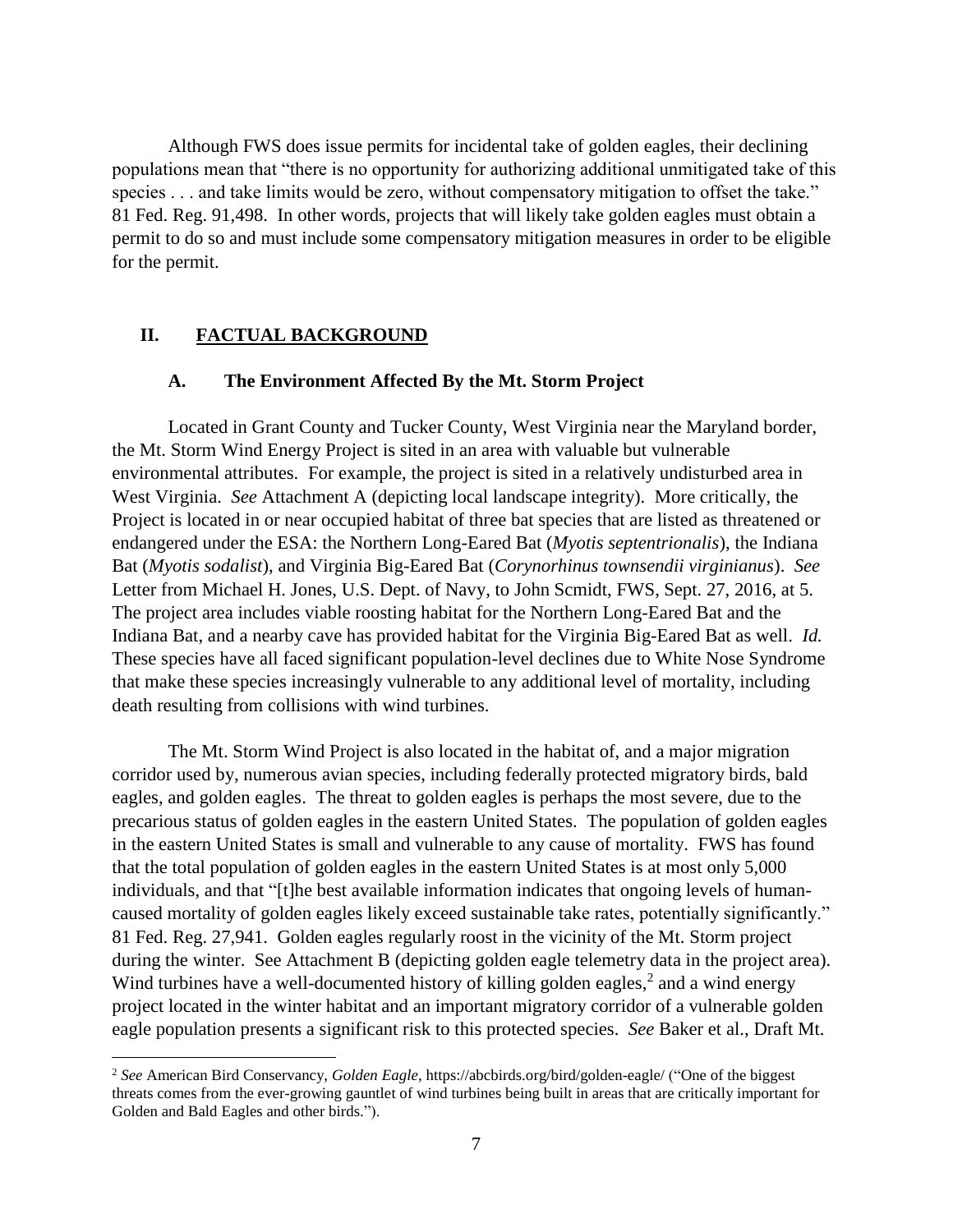Storm Wind Project Bird and Bat Conservation Strategy, Nov. 2015, at 19–20 [hereinafter BBCS] (modeling the likelihood of annual take of eagles). The project poses similar risks to bald eagles and other federally protected migratory birds, as the developer has effectively conceded. *See id.* (noting the presence and likely take of bald eagles); *id.* at 12, App'x A (noting that federally protected migratory birds are present on the project site and that similar nearby projects have in fact killed large numbers of such birds).

The Project is also located near areas with valuable aesthetic and natural resources. Although the Project itself is sited on lands that have been previously disturbed by mining and logging, the area surrounding the Project includes several valuable natural areas, including the Monongahela National Forest, Blackwater Falls State Park, the Potomac State Forest, and the Canaan Valley National Wildlife Refuge, which hosts the largest preserved wetlands area in the southern Appalachian Mountains and functions as important habitat for migratory birds and other threatened and endangered species, such as the Indiana Bat.

The Project is also located within the largest concentration of existing wind turbines in the southern Appalachian Mountains.<sup>3</sup> The other wind farms in this area have caused significant environmental impacts in the past, including one of the largest bird kills in the history of wind installations in the United States<sup>4</sup> and the lethal take of an endangered Indiana Bat.<sup>5</sup> The presence of numerous existing wind turbines in the area of this Project makes a cumulative impacts analysis critically important.

# **B. The Mt. Storm Wind Energy Project**

The Mt. Storm Wind Energy Project will consist of 72 wind turbines, as well as affiliated infrastructure such as collection lines, transmission lines, and access roads. Each turbine will be nearly 500 feet tall, and the blades of each turbine will sweep through an area of nearly 114,000 feet. In total, the project will sprawl across 5,000 acres, or 7.8 square miles.

The planning process for developing the Mt. Storm Wind Energy Project has been underway since at least 2002, when the West Virginia Public Service Commission granted a certificate of convenience and necessity for the project. The Project has since passed through a series of owners, and is now under the ownership of Mt. Storm Windforce, LLC, a subsidiary of Next Era Energy Resources, LLC, one of the nation's largest renewable energy development companies.

Despite the large scale of this project and the lengthy process behind it, the Project's environmental impacts have *never* been fully analyzed. The Project developer has undertaken a voluntary study of the Project's impacts on birds and bats, but has no intention of going through

 $\overline{a}$ 

<sup>3</sup> *See* <https://eerscmap.usgs.gov/windfarm/> (depicting wind development throughout the U.S. and showing that the area in northern West Virginia is part of the largest concentration of wind turbines in the Appalachian mountains). <sup>4</sup> *See* [http://green.blogs.nytimes.com/2011/11/09/nearly-500-birds-found-dead-at-wind-farm/?\\_r=0](http://green.blogs.nytimes.com/2011/11/09/nearly-500-birds-found-dead-at-wind-farm/?_r=0)

<sup>5</sup> *See* [https://www.fws.gov/westvirginiafieldoffice/ibatfatality.html.](https://www.fws.gov/westvirginiafieldoffice/ibatfatality.html)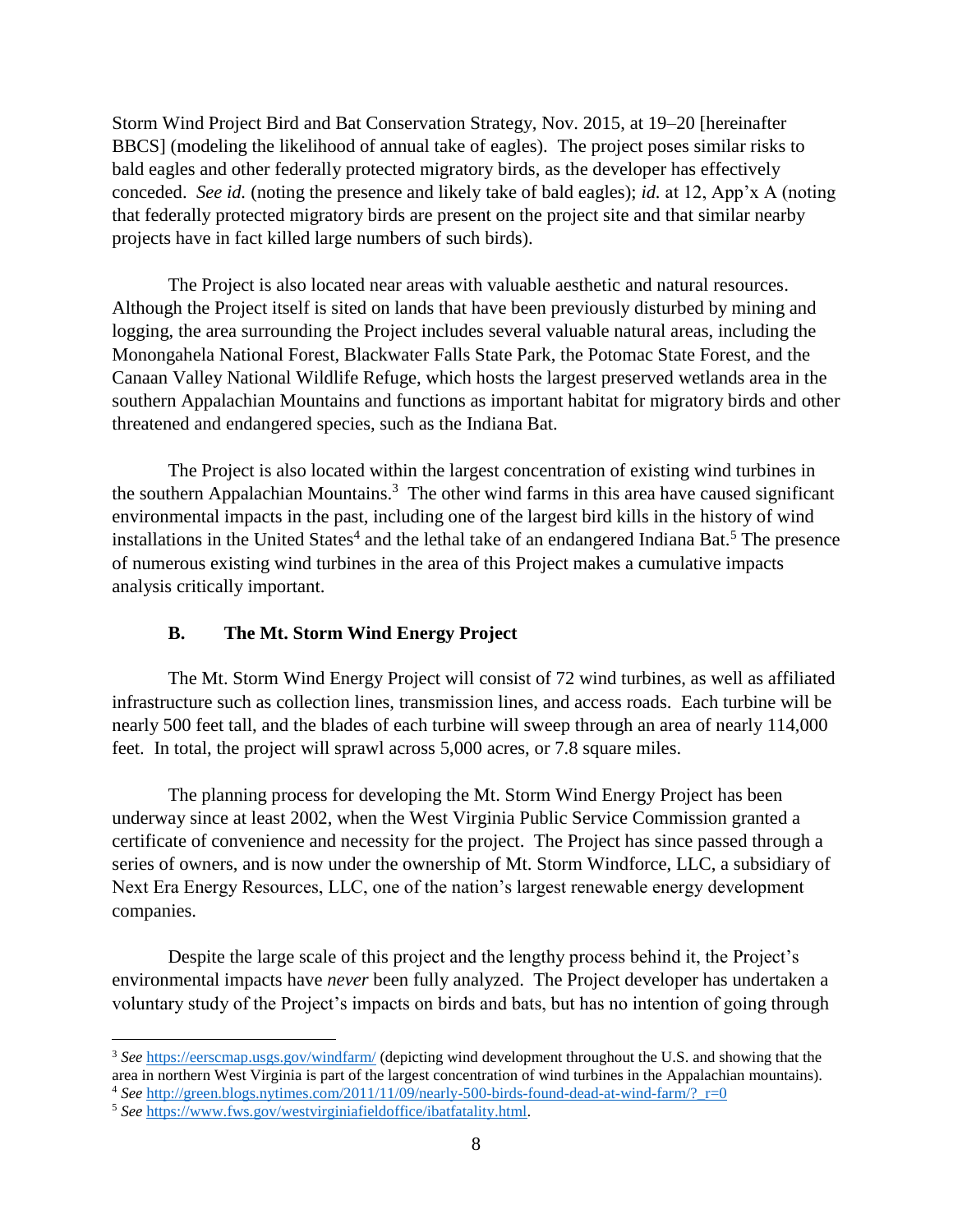the process to obtain relevant permits required by federal law, which would entail more thorough analysis of the project's impacts and required mitigation by experts within FWS. Indeed, the project developer only intends to enter into the process for obtaining any permit under the ESA, the MBTA, or BGEPA *after the Project kills protected species.* This course of action is contrary to the core purposes of these statutes, which aim to *protect* species and *prevent* adverse impacts to them, not to give project developers a free pass to kill protected species before embarking on the permit process. This course of action is also contrary to the purpose of the statutes' permitting schemes, which aim to involve experts in designing mitigation measures to be included within the project *before it is built*. Many measures that could protect wildlife, such as siting turbines to avoid adverse impacts, simply cannot be implemented after the project is already constructed.

For its part, the Navy is undertaking the development of an Environmental Assessment, which will by definition provide only a significantly limited analysis in comparison to an Environmental Impact Statement. Similarly, the Navy has indicated that it does not intend to undertake formal consultation with FWS regarding this project's foreseeable impacts on threatened and endangered species. Because this project will likely have significant impacts both on its own and in combination with existing development in the area, a more thorough analysis is necessary.

#### **III. ANALYSIS**

### **A. The Navy Must Prepare an Environmental Impact Statement for the Mt. Storm Wind Energy Project.**

NEPA requires federal agencies to prepare an Environmental Impact Statement ("EIS") for any "major federal action significantly affecting the quality of the human environment." 42 U.S.C. § 4332(c). To determine whether an action has an effect significant enough to require an EIS, agencies must consider factors regarding the project's "context" and "intensity." 40 C.F.R. § 1508.27. "[T]he presence of one or more of these factors should result in an agency decision to prepare an EIS." *E.g.*, *Ark Initiative v. Tidwell*, 64 F. Supp. 3d 81, 99 (D.D.C. 2014). Here, several factors show that the Mt. Storm Wind Energy Project will have significant environmental effects, requiring the Navy to prepare an EIS.

#### *1. Context*

NEPA's implementing regulations require an agency to consider a project's "context," including "the affected region" and any "long-term effects." 40 C.F.R. § 1508.27(a). In brief, "[c]ontext refers to the setting in which the proposed action takes place." *Ocean Advocates v. U.S. Army Corps of Engineers*, 402 F.3d 846, 865 (9th Cir. 2004). As described above, the Mt. Storm Project will directly impact over 7 square miles through the construction of 72 wind turbines and associated infrastructure, adding significantly to an area that already features the highest concentration of wind turbines in the southern Appalachian Mountains. The Project will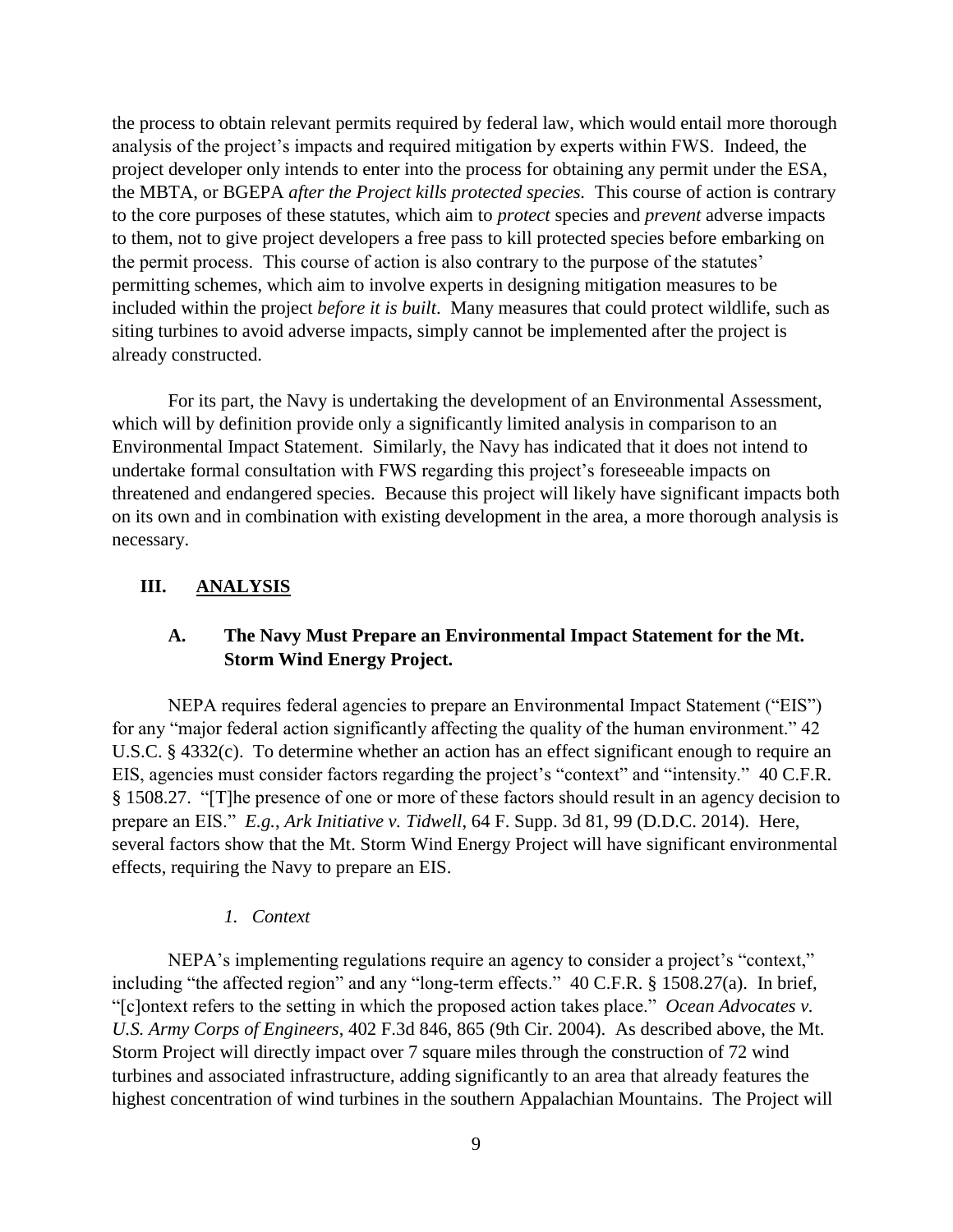be located within the known habitat of three threatened or endangered species, within an important migratory corridor for federally protected avian species, and near a national forest, a state park, and a national wildlife refuge. The Project will have impacts on all of these resources, both on its own and in combination with the large number of existing wind energy projects in the area. As such, the Project's sensitive context alone indicates that the project will have significant impacts necessitating the preparation of an EIS.

#### *2. Intensity*

NEPA's implementing regulations also require an agency to consider ten factors related to a project's "intensity." 40 C.F.R. § 1508.27(b). Four of these factors are especially relevant in demonstrating why the Navy must prepare an EIS for this Project. First, the agency must consider "[t]he degree to which the action may adversely affect an endangered or threatened species." *Id.* § 1508.27(b)(9). The Project involves the construction of 72 wind turbines within over 7 square miles of habitat of three threatened or endangered bat species. Wind turbines have a well-documented history of killing bats. *See* Letter from Michael H. Jones, *supra* (noting that "bat mortality rates at some wind power projects along the Appalachian Mountains have been among the highest reported"). Although this Project will feature cut-in speeds designed to limit the number of bats that collide with the turbines, whether this measure will actually be effective and what impacts to protected bats may result from both the construction and operation of the project are *precisely* the types of issues that an EIS is intended to evaluate. In particular, an EIS must analyze whether *more* protective cut-in speeds should be required. *See Union Neighbors United, Inc. v. Jewell*, 831 F.3d 564, 577 (D.C. Cir. 2016) (requiring FWS to consider alternative cut-in speeds in connection with incidental take permit for wind project in Indiana bat habitat).

Second, and similarly, the NEPA regulations explain a project has significant impacts necessitating the preparation of an EIS if it "threatens a violation of Federal . . . law or requirements imposed for the protection of the environment." *Id*. § 1508.27(b)(10). This project will be built in an important migratory corridor for federally protected bird species, including bald eagles, golden eagles, and other migratory birds. The Project's developer anticipates that it *will* kill birds, based on similar bird fatality rates at nearby wind energy facilities and on computer modeling. The *expected* fatalities include migratory birds, bald eagles, and golden eagles. Indeed, presuming the Project operates for 30 years, which is typical for a wind energy facility, the Project will likely kill between 27 and 102 bald eagles, and between 12 and 15 golden eagles. *See* BBCS at 19–20 (modeling the likelihood of annual take of eagles). However, the Project developer does not intend to obtain any permit for the *expected* incidental take of protected avian species. *Id.* at 47–49 (identifying permitting as an "adaptive management" strategy). As such, the Project developer has effectively conceded that this Project not only "threatens" but will in fact cause a violation of federal environmental laws, necessitating the preparation of an EIS.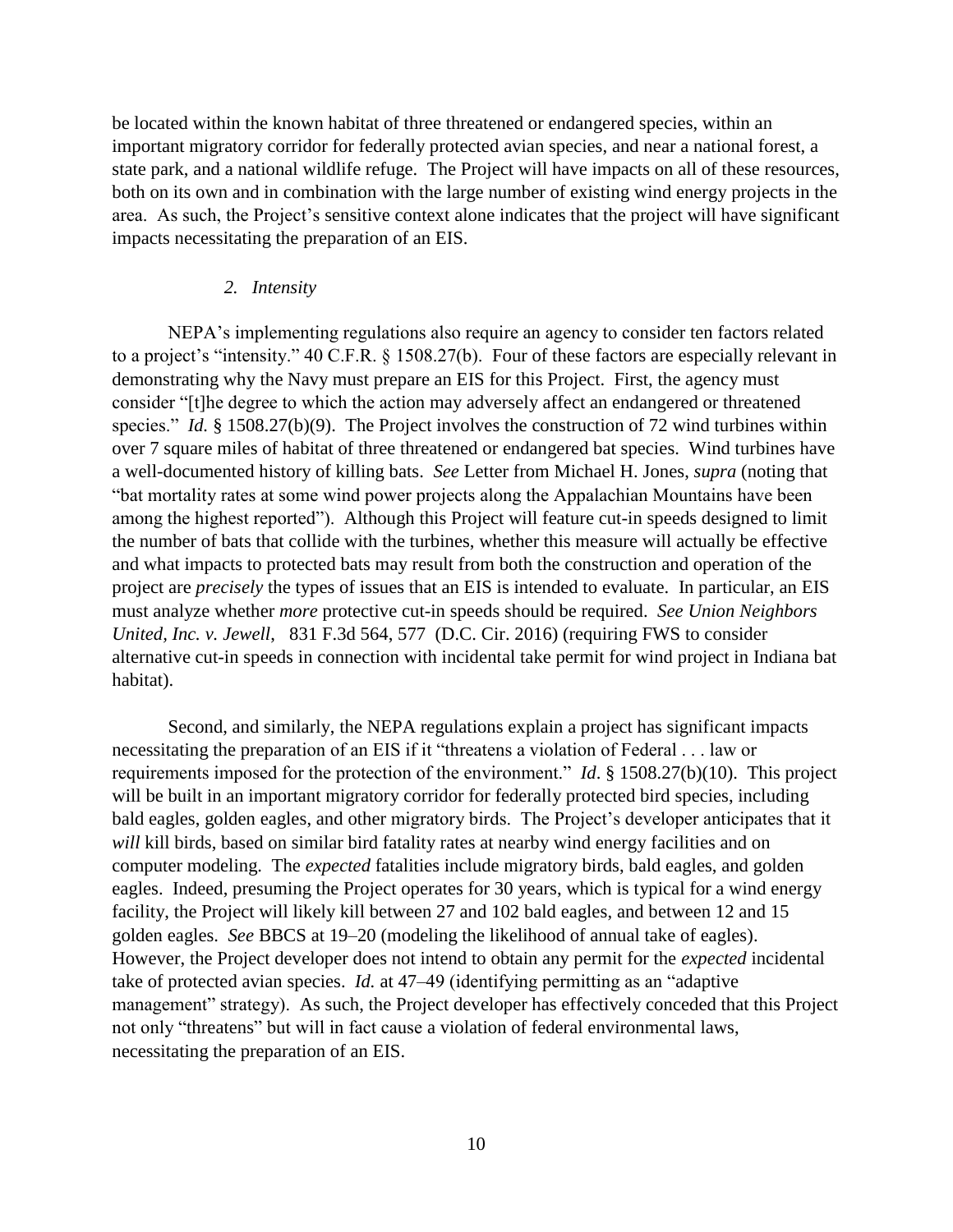Third, NEPA's implementing regulations indicate that a project may have significant impacts necessitating the preparation of an EIS when the project's area has "unique characteristics" "such as proximity to historic or cultural resources, park lands, prime farmlands, wetlands, wild and scenic rivers, or ecologically critical areas." 40 C.F.R. § 1508.27(b)(3). The Mt. Storm Wind Energy Project is located near the Monongahela National Forest, which includes many caves that provide habitat for threatened and endangered bats, Blackwater Falls State Park, Potomac State Forest, and the Canaan Valley National Wildlife Refuge, which hosts the largest preserved wetlands area in the southern Appalachian Mountains, as well as important habitat for migratory birds and threatened and endangered species, such as the Indiana Bat. The Project is also located within an important migratory route for numerous avian species, including federally protected migratory birds, bald eagles, and golden eagles. Thus, the Project area's "unique characteristics" also demonstrate that the Navy must prepare an EIS.

Fourth, NEPA's implementing regulations clearly demonstrate that agencies have a duty to consider "whether the[ir] action is related to other actions with individually insignificant but cumulatively significant impacts." *Id.* § 1508.27(b)(7). The regulations explain that "[s]ignificance exists if it is reasonable to anticipate a cumulatively significant impact on the environment." *Id.* The Mt. Storm Project is located in an area with the largest concentration of wind turbines in the southern Appalachian Mountains. Other wind turbines in the area have already caused significant environmental impacts, including the killing of hundreds of migratory birds and at least one endangered Indiana Bat. *See supra* notes 2 & 3. In combination with this large concentration of existing wind turbines, the Mt. Storm Wind Energy Project will have significant cumulative impacts, indicating that the Navy must prepare an EIS for this Project.

#### **B. The Navy Must Publicly Disclose Documents It Relies On Regarding the Project's Environmental Impacts and Proposed Mitigation Measures.**

The Navy has publicly issued only a small subset of the documents in its possession regarding the Mt. Storm Project's environmental impacts and the proposed mitigation measures. For example, the Navy has not publicly disclosed avian or other wildlife studies or the Project's proposed Bird and Bat Conservation Strategy. Although the Project developer has disclosed *some* of these documents to Friends of Blackwater in response to discovery requests in ongoing proceedings before the West Virginia Public Service Commission, this disclosure is not a substitute for a public disclosure by the Navy for two key reasons. First, while NEPA requires agencies to facilitate meaningful public input in agency decision-making, 40 C.F.R. § 1506.6, the discovery response in the PSC proceeding bears no relationship to the mandatory effort by a federal agency to obtain input on the agency's decision. Second, the discovery response does not include critical documents. For example, the Project developer provided a *draft* Bird and Bat Conservation Strategy, but has not provided a final version of this important document. The Navy has a duty to facilitate meaningful public input on its decision to enter into this PPA by publicly disclosing highly relevant documents on which the agency is relying as it makes this decision.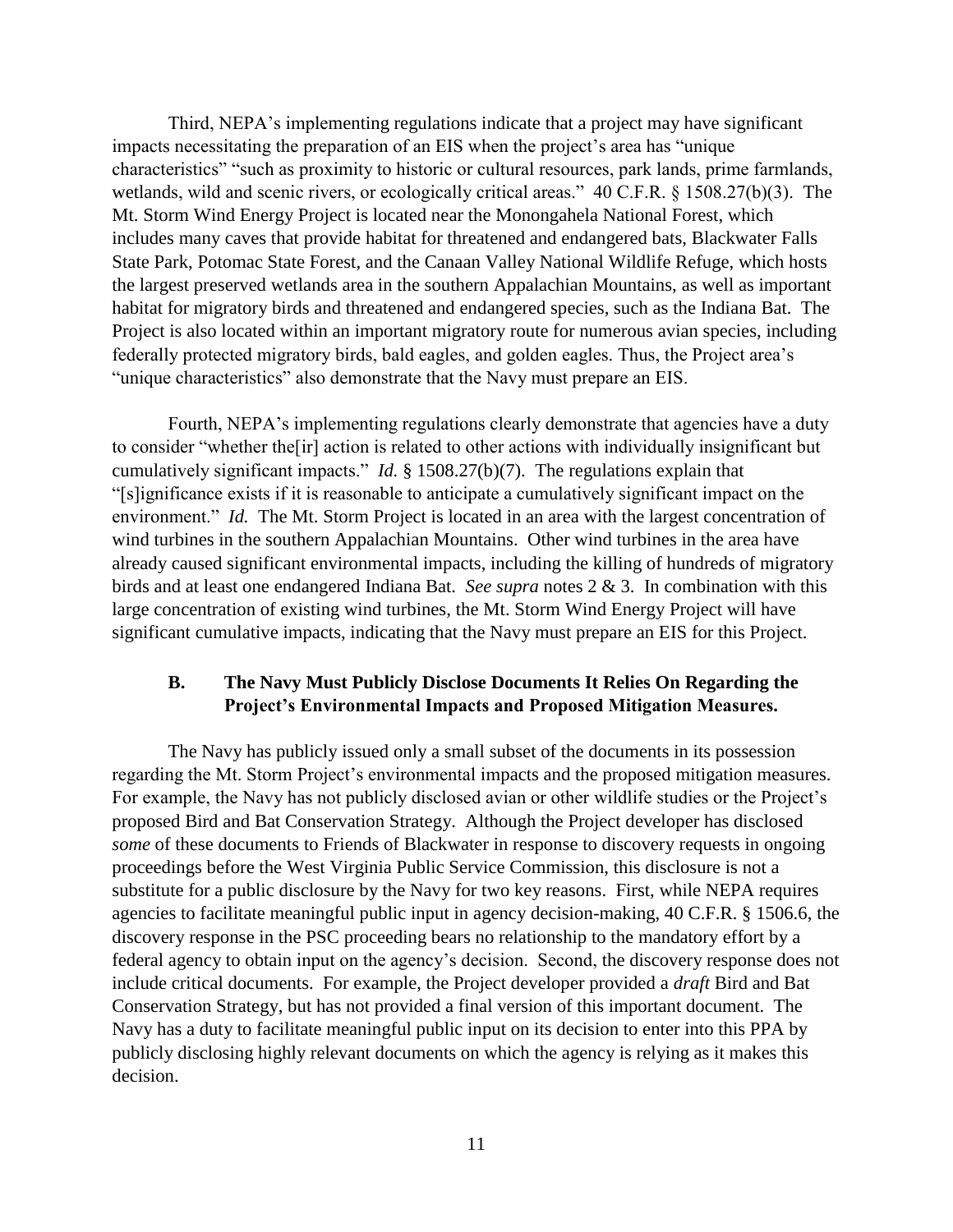Similarly, the Navy has a duty to publicly disclose many of these documents under the Freedom of Information Act ("FOIA"). Friends of Blackwater filed FOIA requests with both the Navy and FWS on November 2, 2016 for "any and all communication and other documentation involving the US Department of the Navy and Mt. Storm Windforce, LLC, whether under its original ownership or any other ownership including its present owner NextEra Energy Resources" from January 1, 2000 to the present. Friends of Blackwater specifically noted that it would expect a reply within FOIA's statutory deadline of 20 working days. That deadline has now passed, meaning a response from the Navy to Friends of Blackwater's FOIA request is now overdue, potentially exposing the Navy to a lawsuit to compel the disclosure of the requested information. Accordingly, the Navy has a duty to disclose information on this Project's environmental impacts and proposed mitigation under both NEPA and FOIA.

#### **C. The Navy Must Provide a Draft For Public Comment of any Environmental Document It Produces for the Mt. Storm Project.**

Regardless of whether the Navy proceeds with its current plan to prepare only an EA for the Mt. Storm Project, or whether it more properly decides to prepare an EIS, the Navy must circulate a draft of either document for public comment. Although Friends of Blackwater appreciates the current opportunity to comment on this Project, the current comment period is not a substitute for an opportunity to comment on a draft of an EA or EIS for several reasons.

First, NEPA requires agencies to "[m]ake diligent efforts to involve the public" in decision-making. 40 C.F.R. § 1506.6; *id.* § 1503.1 (requiring agencies to solicit comments on draft EISs); *id.* § 1504.1 ("[t]he agency shall involve . . . the public to the extent practicable"). The Navy's regulations similarly emphasize "[t]he importance of public participation," especially where—as here—"the magnitude of the environmental considerations" is large and "[t]he extent of public interest" is strong. 32 C.F.R. § 775.11 (noting that public participation's importance is "clearly recognized"); *see also* SECNAV Instruction 5090.6A § 5(f) ("It is the DON policy . . . to . . . [e] ncourage effective and practical public participation in environmental planning"). In order to act consistently with these policies, the Navy must make a draft EA or EIS available for public comments.

Second, the current comment period does not offer the public the opportunity to provide input on the information on which the Navy will base its decision, on the Navy's analysis of such information, or on the Navy's proposed decisions. The current comment period is akin to the opportunity to comment on a scoping notice, which allows the public to provide input on the scope of issues that an agency should consider. 40 C.F.R. § 1501.7. Again, Friends of Blackwater appreciates this opportunity and hopes that the Navy will carefully consider the issues raised in these comments, but notes that because the public does not have access to the Navy's reasoning regarding its decision or the information that forms the basis of the Navy's decision, these comments cannot serve the same purpose as the opportunity to comment on a draft EA or EIS.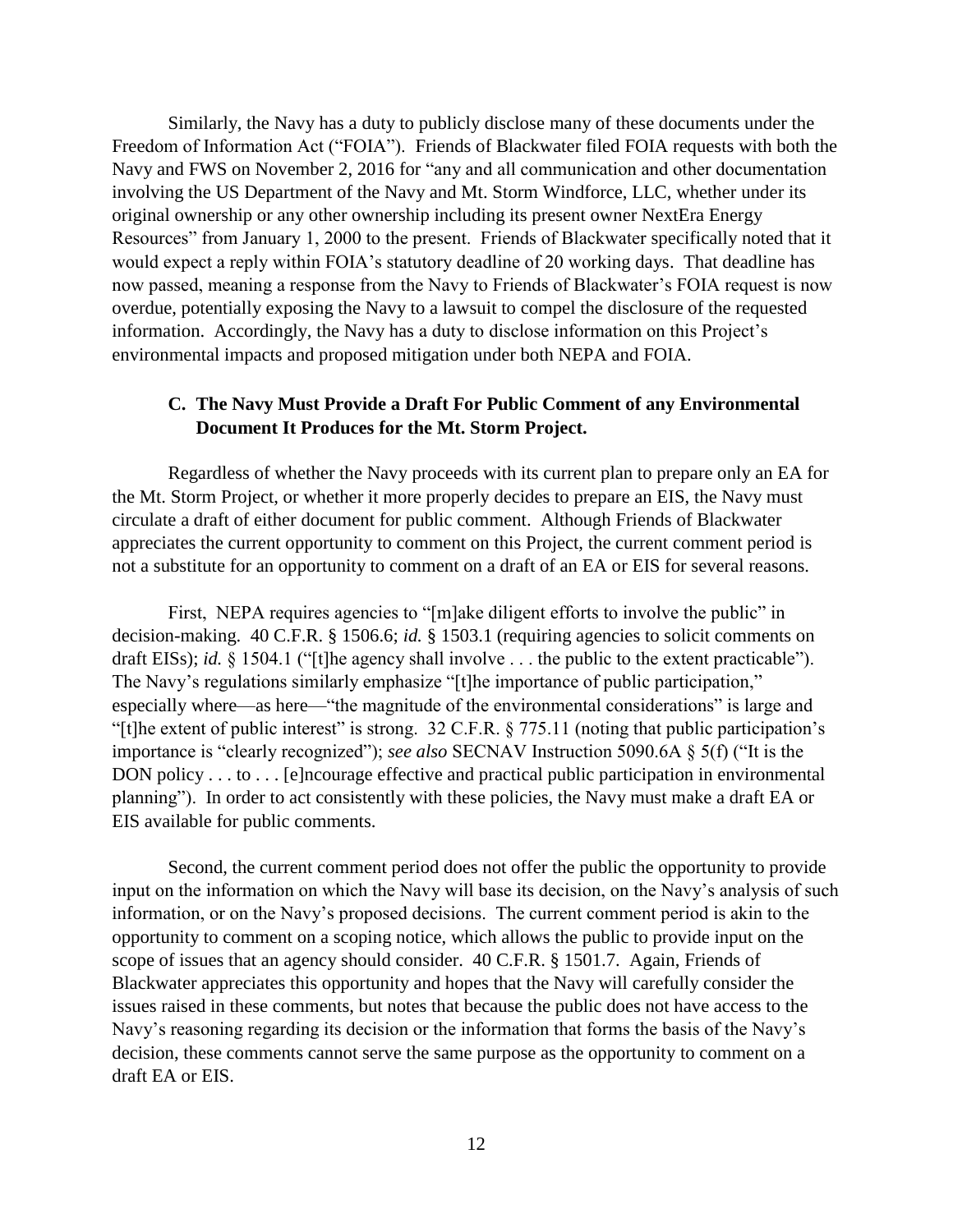#### **D. The Navy Must Enter Into Formal Consultation With FWS Regarding The Project's Impacts on Threatened and Endangered Species.**

As described above, the Mt. Storm Wind Energy Project is located in the habitat of three threatened and endangered species of bats. The Project is within suitable roosting habitat for the Northern Long-Eared Bat and the Indiana Bat, and a nearby cave has provided habitat for the Virginia Big-Eared Bat as well. Wind turbines have an amply documented history of killing bats, and although this Project includes some voluntary mitigation measures intended to reduce the likelihood of these turbines taking these threatened or endangered species, the Project's likely impacts on these species must be considered along with the numerous existing wind turbines in the area, and the degree to which this Project contributes to a cumulatively significant threat to these species must be the subject of formal consultation with FWS. 50 C.F.R.  $\S$  402.14(g)(3).

Rather than entering into formal consultation with FWS to obtain the expert agency's biological opinion on the degree to which this Project may pose risks to threatened and endangered species, the Navy has instead elected to undertake only informal consultation "in order to support the construction schedule" for the Project. Letter from Michael Jones, *supra*, at 2. The desire to support the construction schedule is *not* a valid reason under the ESA for choosing to undertake informal consultation rather than formal consultation. *See Tennessee Valley Auth. v. Hill*, 437 U.S. 153, 178–79 (1978) (noting that even where preservation of endangered species may require "the sacrifice of the anticipated benefits of [a] project ... Congress intended endangered species to be afforded the highest of priorities").

Nor has the Navy provided substantial justification for its conclusion that the Project is "not likely to adversely affect" threatened or endangered species—particularly in light of the large concentration of existing wind turbines in the area and the developers acknowledgement that it *expects* avian and bat mortalities as a result of the project. Indeed, the Navy itself has acknowledged that "bat mortality rates at some wind power projects along the Appalachian Mountains have been among the highest reported," *id.* at 5, although the Navy has apparently not considered the fact that a nearby windfarm has in fact *already* killed at least one endangered Indiana Bat. The Navy does recognize that "[t]he Indiana bat was documented at four locations within the project are during summer acoustic surveys, and acknowledges that suitable roosting and foraging habitat occurs throughout the project area," including at 35 proposed turbine locations. *Id.* Similarly, the "northern long-eared bat was documented at seven locations within the project area during summer acoustic surveys" and also has "suitable roosting and foraging habitat" throughout the project area. *Id.* Furthermore, the Project is "located within a 6-mile buffer of a mine portal where Virginia big eared bats have been documented." *Id.* The Navy relies on the absence of the Virginia big eared bat "during mist nets or acoustic surveys" without considering that this bat species is unusually difficult to detect during acoustic surveys. *See*  BBCS at 21 (noting that this is "considered a 'whispering bat' because it has very faint echolocation calls and can therefore be difficult to detect acoustically"). Similarly, the Navy does not take into account the fact that as an endangered species, this species has low enough population levels that it may be difficult to detect during mist-net surveys as well. *See Animal*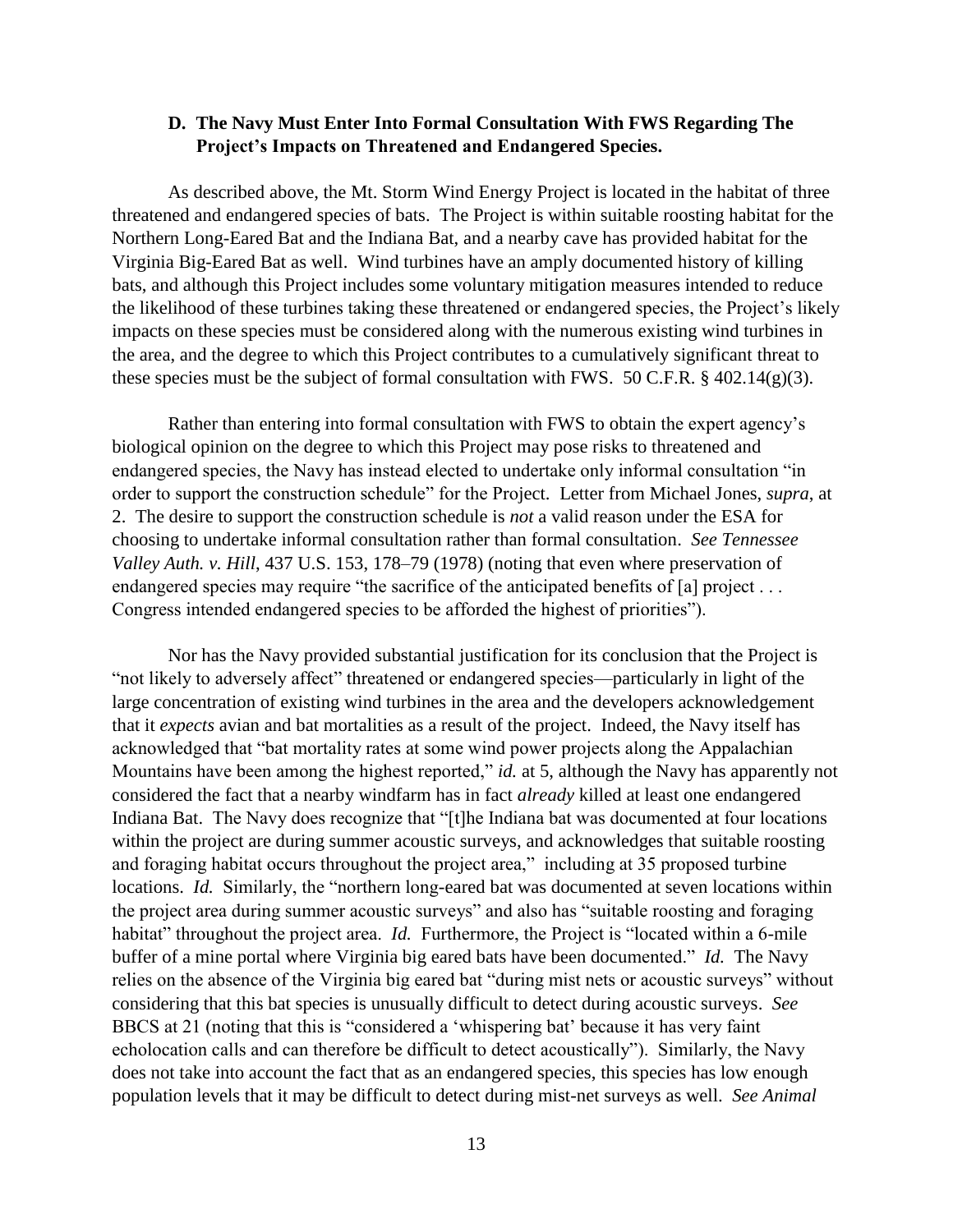*Welfare Inst. v. Beech Ridge Energy LLC*, 675 F. Supp. 2d 540, 582 (D. Md. 2009) (emphasizing the need for surveys that realistically assess the likelihood that a species may be present).

The Navy does note that the Project will include "avoidance and minimization measures . . . to the maximum extent practicable." *Id.* at 6. The most significant of these mitigation measures is to "[f]eather turbines below a cut-in speed of 5.5 m/s from sunset to sunrise 1 April to 15 May and below a cut-in speed of 6.9 m/s from sunset to sunrise 16 May to 31 October." *Id.*  Although Friends of Blackwater generally supports the inclusion of such mitigation measures, these are not a substitute for formal consultation with FWS for several reasons. First, the indication that the Project will only include these mitigation measures voluntarily and "to the maximum extent practicable" leaves the public with little assurance that these measures will actually be implemented in a manner that is sufficiently protective of these vulnerable species. In contrast, where FWS undertakes formal consultation, the result is a set of binding mitigation measures. 50 C.F.R. § 402.14(i).

Second, although these mitigation measures may reduce the likelihood of take from this Project when considered in isolation, the large number of wind turbines in the vicinity of this project significantly exacerbate the risks that this Project poses to these threatened and endangered species. As described above, the ESA requires that this Project's impacts be considered in light of a "baseline" that includes "the past and present impacts of all Federal, State, or private actions and other human activities in the action area." 50 C.F.R. § 402.14(g)(3). In the context of this Project, the baseline must include the threats to these species posed by *all other wind turbines in the area*, as well as other human activities in the area. Given that the threats from nearby wind farms include at least one documented instance of a wind turbine killing an endangered species, this Project, when added to the environmental baseline, is likely to additionally adversely affect threatened and endangered bats. The same reasoning holds true for the Project's potential to take bats through the destruction or modification of their habitat. The Navy's informal consultation letter to FWS reveals *no* consideration of these issues, which demonstrate why the Navy must enter into formal consultation with FWS.

#### **E. The Navy Must Either Obtain Permits for the Project's Impacts on Federally Protected Birds Or Must Require the Project Developer to Obtain Such Permits.**

As described above, the Mt. Storm Wind Energy Project is located in an important migratory corridor for numerous avian species, including federally protected migratory birds and bald eagles and golden eagles. As such, the Project's impacts will likely include the incidental take of protected birds, including bald and golden eagles. Nevertheless, neither the Project developer nor the Navy have demonstrated any intention to obtain permits for incidental take under either the MBTA or BGEPA.

Regarding the MBTA, this Project's developer has confirmed that it *expects* this Project to kill birds, and that several species protected under the MBTA are expected to be present on the Project site. BBCS at 12; *see also id.* at App'x A. Similarly, the developer notes that the Project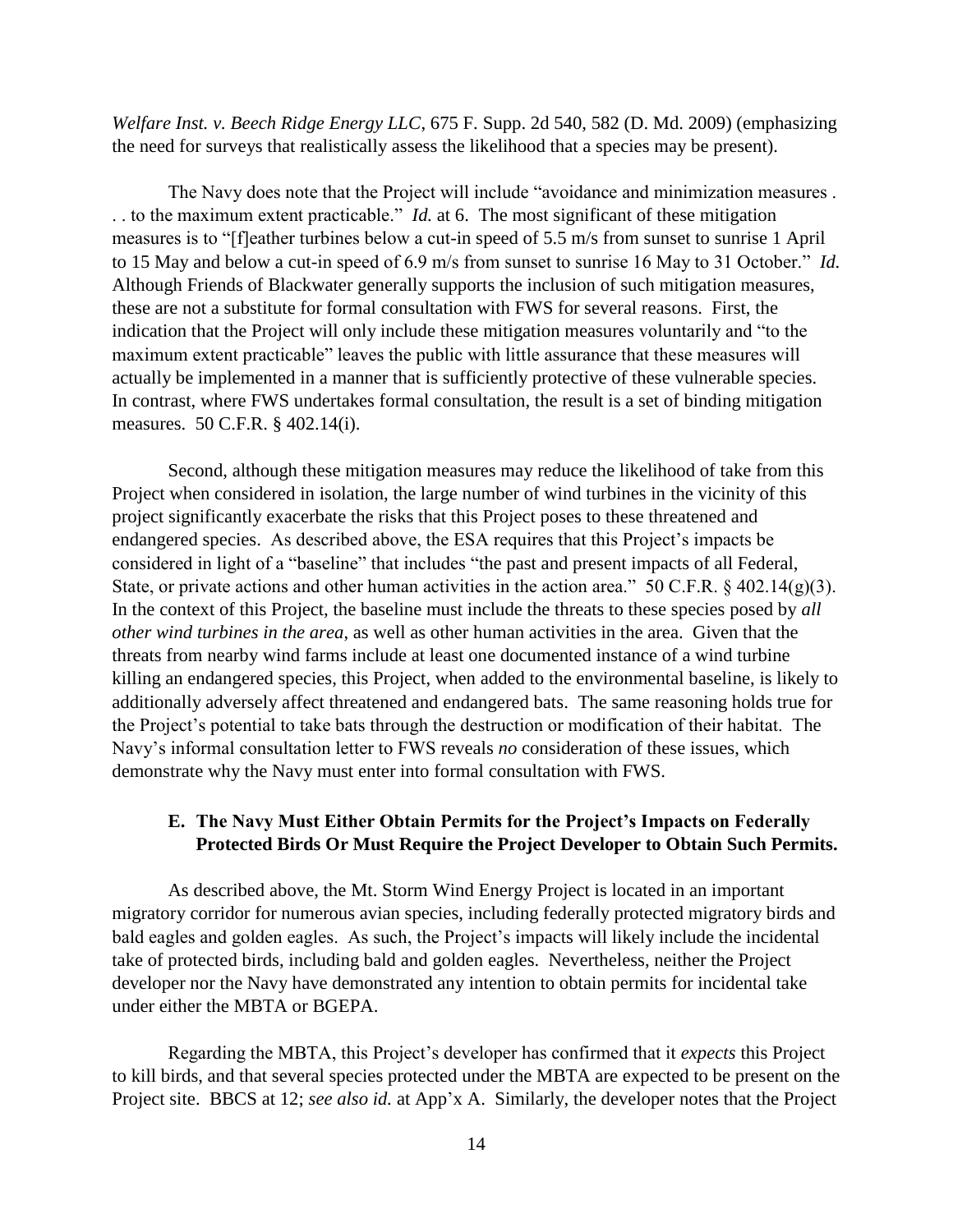is sited within 20 miles of *five* different "Important Bird Areas," which are sites identified by the National Audubon Society for providing essential breeding, wintering and/or migrating habitat. BBCS at 12–13. The Project developer also indicates that nearby projects have in fact killed hundreds of birds protected under the MBTA. *See* BBCS at App'x A. Accordingly, there can be no legitimate question that the Mt. Storm Project will kill federally protected migratory birds.

Nevertheless, neither the Project developer nor the Navy have any intention of obtaining a permit for the take of these federally protected birds. The Navy has stated that "[s]ince the USFWS has not yet finalized MBTA rules that would expressly authorize the issuance of permits for incidental take, there presently is no means to address incidental take that may occur from the otherwise lawful activity associated with operation of wind energy facilities." Informal Consultation Letter at 8. However, this assertion is simply false. "Special use permits" are available under 50 C.F.R. § 21.27. Such permits can be obtained in circumstances "whereby take of migratory birds could result as an unintended consequence of" an otherwise lawful activity. 72 Fed. Reg. 8931, 8947 (Feb. 28, 2007). The United States Court of Appeals for the D.C. Circuit has expressly noted that industrial wind power projects may be "eligible to apply for a permit" under this regulation. *Public Employees for Envtl. Resp. v. Hopper*, 827 F.3d 1077, 1088 n.11 (D.C. Cir. 2016). Accordingly, contrary to the Navy's claim, there is a mechanism to obtain a permit for incidental take of migratory birds. Thus, in order for this Project to proceed in compliance with federal law, either the Project developer or the Navy must obtain such a permit before construction commences.

Similarly, a permitting mechanism for incidental take also exists under BGEPA. 50 C.F.R. § 22.26. Indeed, FWS very recently released a final rule allowing incidental take permits under BGEPA to last for 30 years, instead of 5 years as formerly allowed, precisely in order to "encourage more proponents to seek and obtain permits for activities that otherwise would continue to take eagles without implementing the conservation measures that are critical to eagle conservation nationally, regionally, and locally." 81 Fed. Reg. 91,494, 91,496 (Dec. 16, 2016). Because the Project developer has stated that "[b]ald eagles would be found at the Project throughout the year and nest nearby, and golden eagles would be likely during migration and in the winter," BBCS at 9, and because the developer's own modeling indicates that this Project is expected to kill bald and golden eagles over its life, BBCS at 19–20, there can be no legitimate doubt that this Project must obtain an incidental take permit under BGEPA.

Obtaining an incidental take permit under BGEPA is especially critical for this Project not only due to the small and vulnerable population of golden eagles in the eastern United States, but because the permitting regime will require the Project to undertake a commitment to compensatory mitigation measures. 81 Fed. Reg. 91,498 ("requiring that all authorized take be offset by compensatory mitigation"). Because golden eagle populations are continuing to decline due to human activities, "all permits for golden eagle take . . . must incorporate compensatory mitigation." *Id.* at 91,504. Such compensatory mitigation "must provide benefits beyond those that would otherwise have occurred through routine or required practices or actions, or obligations required through other legal authorities or contractual agreements." *Id.* at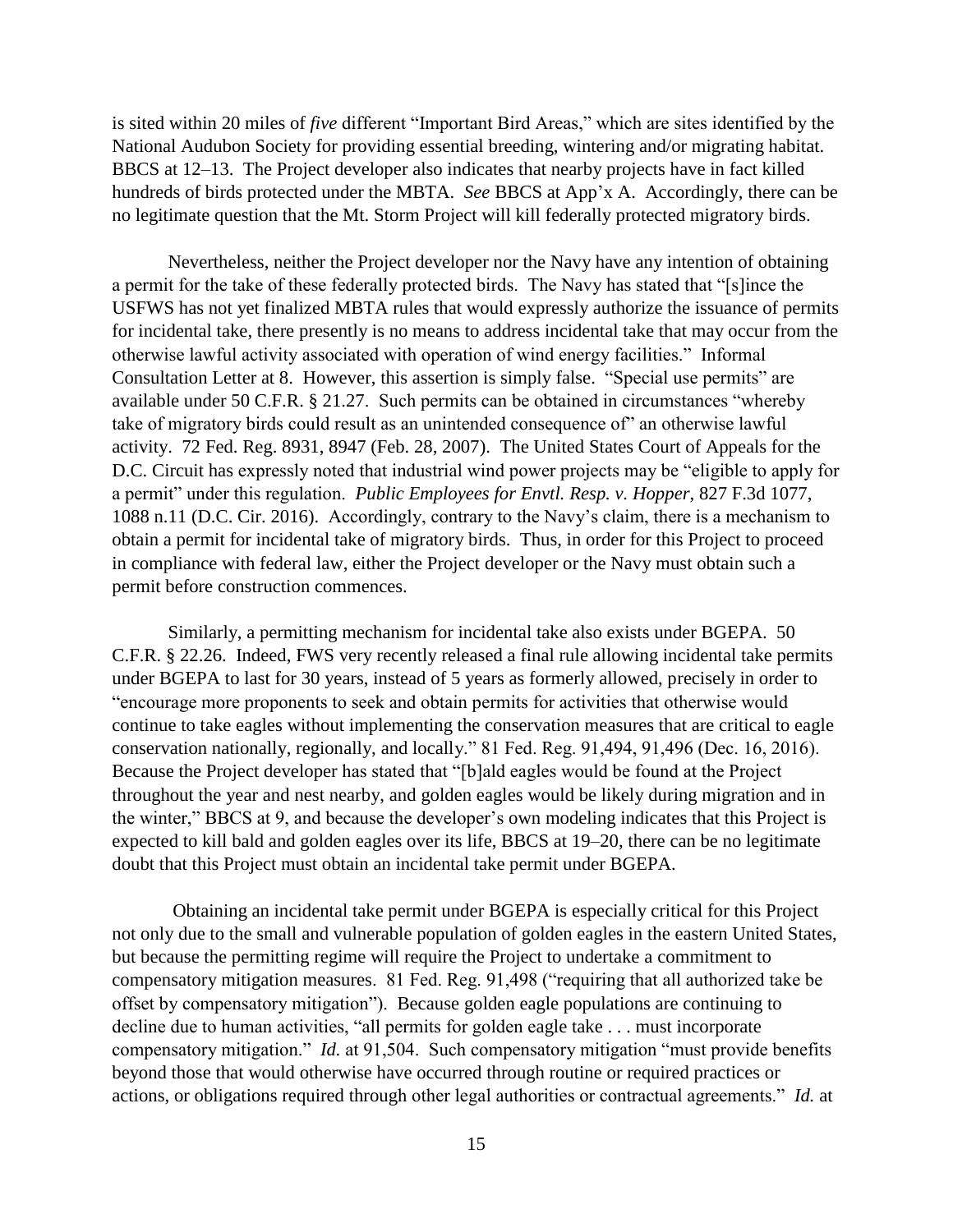91,505. These measures "may include conservation banking, in-lieu fee programs, and other third-party mitigation projects or agreements" subject to FWS approval. *Id.* In other words, to obtain the incidental take permit required under BGEPA, a Project must commit to taking compensatory mitigation actions that benefit the eagle species. Although this Project does incorporate some measures designed to reduce the likelihood of taking bald and golden eagles, as currently planned it falls short of this clear requirement.

Despite the availability of permits for incidental take under both the MBTA and BGEPA, neither the Navy nor the Project developer have stated any intention of obtaining such a permit before the Project is built and comes online. Instead, the Project developer has stated that it intends to pursue a permit under BGEPA only *after* the Project kills an eagle.<sup>6</sup> BBCS at 43. The Project developer states no intention to ever pursue a permit under the MBTA. Both the MBTA and BGEPA are strict liability statutes that aim to *protect* species. In passing these statutes, Congress did not intend to allow developers to kill protected species *before* obtaining the necessary permits. Not only does such an approach fly in the face of the congressional intent behind these statutes, it also flies in the face of common sense. When project developers approach an expert agency to obtain a permit for the incidental take of protected avian species, FWS has the opportunity to use its expertise to both require design or operational changes to the project that minimize the risk of incidental take and to require mitigation measures as a permit condition. Once a project has been built, however, many of the options available at the design stage are no longer feasible. Accordingly, the process that the Navy and the Project developer here propose to undertake is not only contrary to law but also significantly constrains the options for mitigating the damage that this Project will likely cause to protected species.

Thus, in order for the Mt. Storm Project to proceed in compliance with the MBTA and BGEPA, either the Navy or the Project Developer must obtain a special use permit for incidental take of migratory birds under 50 C.F.R. § 21.27 and a permit for the incidental take of bald and golden eagles under 50 C.F.R. § 22.26.

#### **CONCLUSION**

 The undersigned groups appreciate the opportunity to comment on the Navy's intent to enter into a PPA for the purchase of renewable energy from the Mt. Storm Wind Energy Project. We look forward to the opportunity to address the issues described above in greater detail in future comments on a draft of any environmental review that the Navy issues for this project. We would further welcome the opportunity to discuss any of these issues with you.

 $\overline{a}$ 

<sup>6</sup> The same is true of the Developer's intent to pursue an Incidental Take Permit under the Endangered Species Act for protected bat species. The Developer intends to pursue such a permit only *after* the Project kills a threatened or endangered species. BBCS at 48.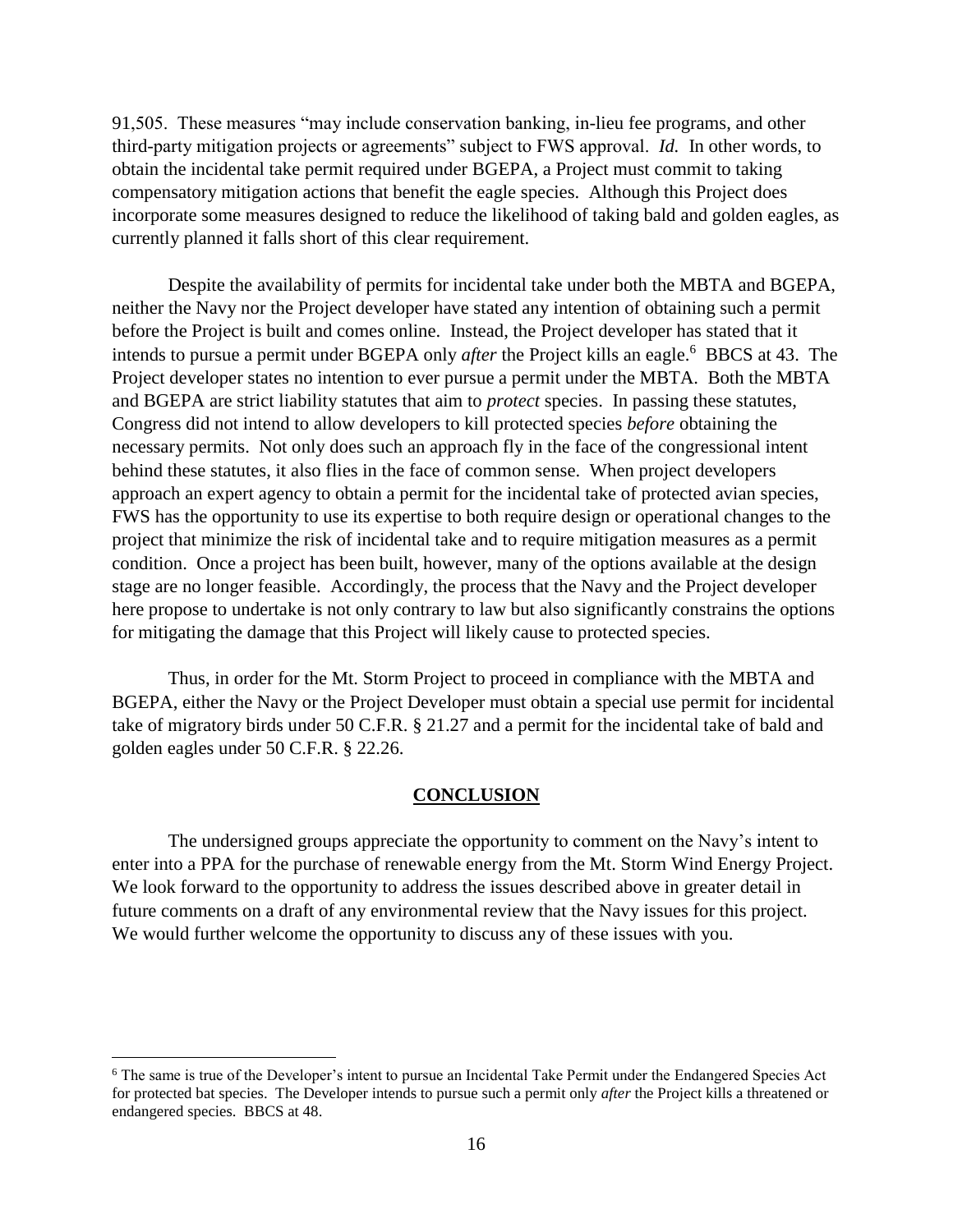Sincerely,

/s/ *William N. Lawton*

William N. Lawton

Meyer Glitzenstein & Eubanks LLP 4115 Wisconsin Avenue, N.W. Suite 210 Washington, DC 20016 (202) 588-5206 (202) 588-5049 (fax) nlawton@meyerglitz.com

On behalf of Friends of Blackwater, The Allegheny Front Alliance, The Allegheny Highlands Alliance, The Stewards of the Potomac Highlands, The Friends of Beautiful Pendleton County, The West Virginia Highlands Conservancy, and the Friends of the Allegheny Front.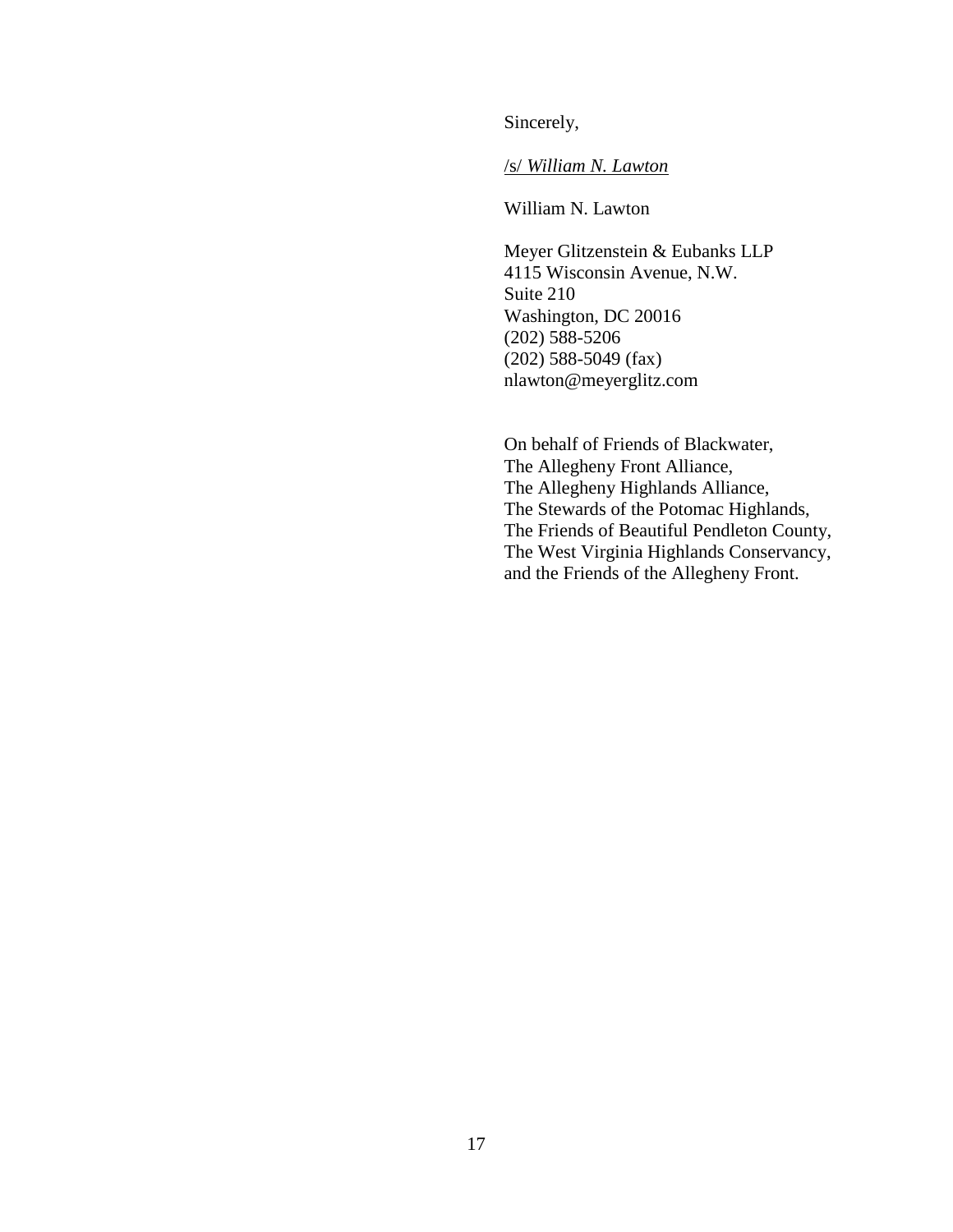# Attachment A

Map of Landscape Integrity in West Virginia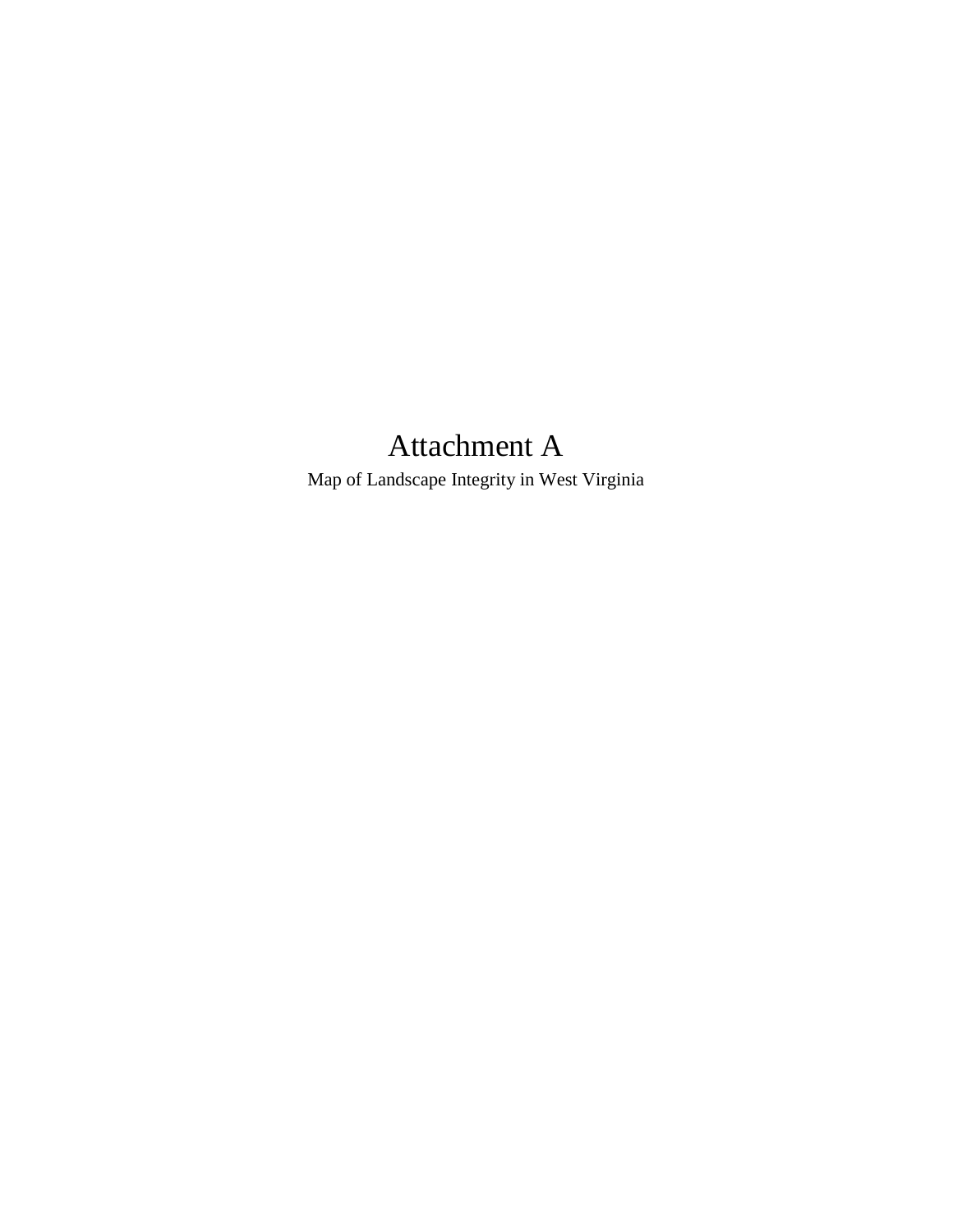Landscape Integrity Index



Landscape integrity is <sup>a</sup> measure of habitat fragmentation. Warmer colors represent greater habitat fragmentation, whereas cooler colors represent more intact habitat.

Source: Dougherty & Beyers, Preliminary Calculation of Landscape Integrity in West Virginia Based on Distance from Weighted Disturbances, West Virginia Department of Natural Resources, May 2008.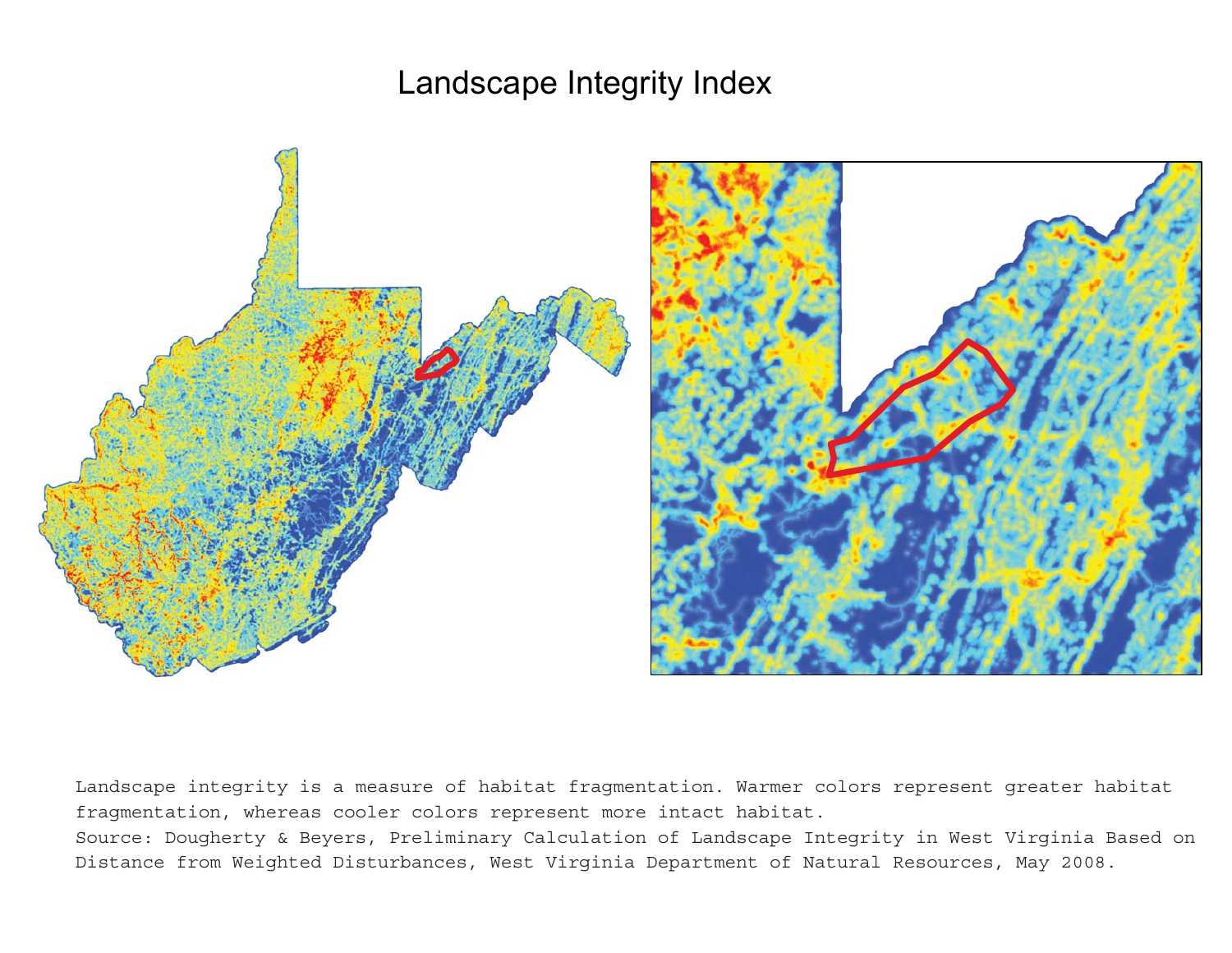# Attachment B

Map of Golden Eagle Use of Project Area